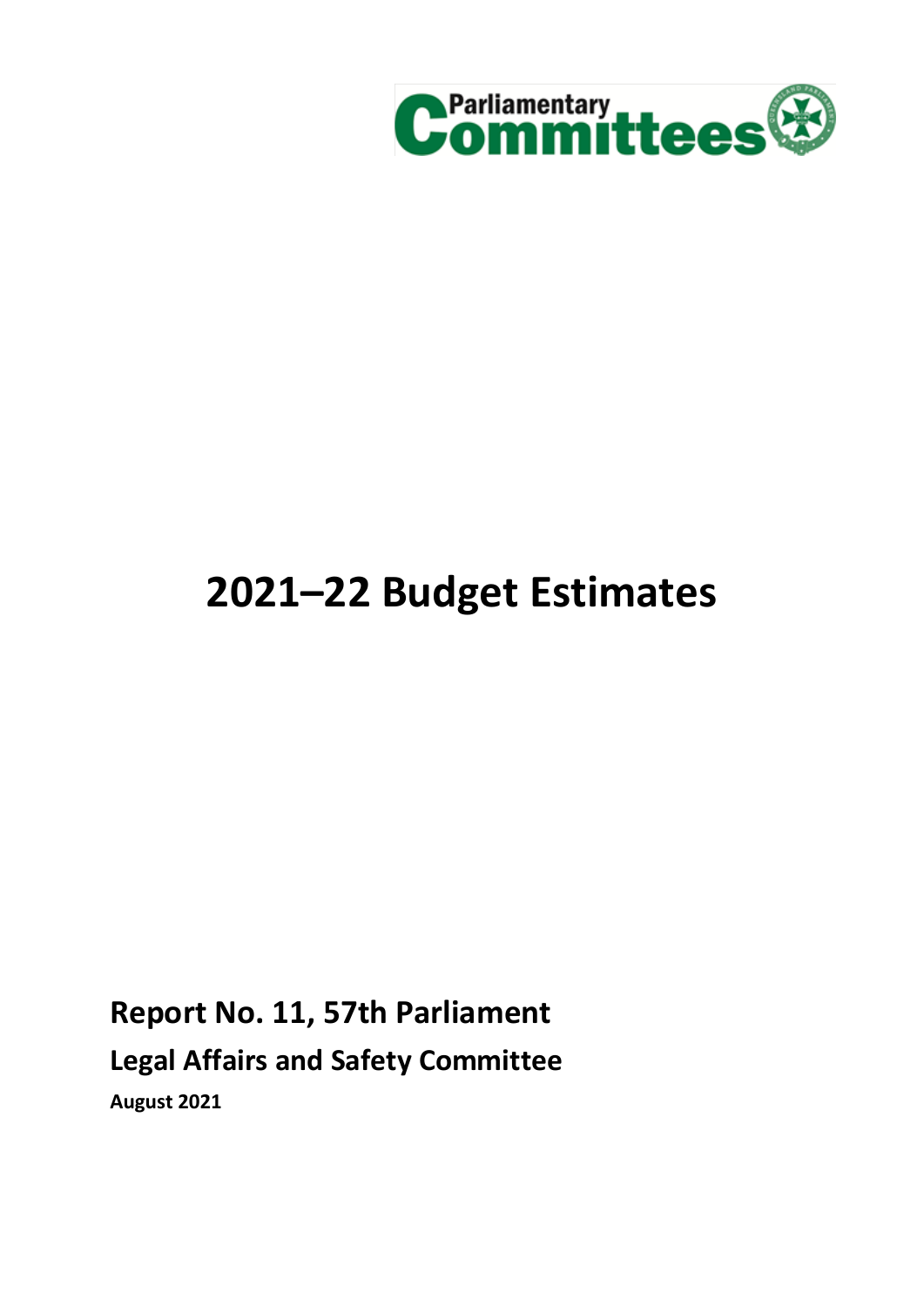### **Legal Affairs and Safety Committee**

| <b>Chair</b>        | Mr Peter Russo MP, Member for Toohey        |
|---------------------|---------------------------------------------|
| <b>Deputy Chair</b> | Mrs Laura Gerber MP, Member for Currumbin   |
| <b>Members</b>      | Ms Sandy Bolton MP, Member for Noosa        |
|                     | Ms Jonty Bush MP, Member for Cooper         |
|                     | Mr Jason Hunt MP, Member for Caloundra      |
|                     | Mr Andrew Powell MP, Member for Glass House |

### **Committee Secretariat**

| <b>Telephone</b>         | +61 7 3553 6641                |
|--------------------------|--------------------------------|
| Fax                      | +61 7 3553 6699                |
| Email                    | lasc@parliament.gld.gov.au     |
| <b>Committee webpage</b> | www.parliament.qld.gov.au/LASC |

#### **Acknowledgements**

The committee thanks:

- the Attorney-General and Minister for Justice, Minister for Women and Minister for Prevention of Domestic and Family Violence
- the Minister for Police and Corrective Services and Minister for Fire and Emergency Services.

The committee also acknowledges the assistance provided by the departmental officers who contributed to the work of the committee during the estimates process.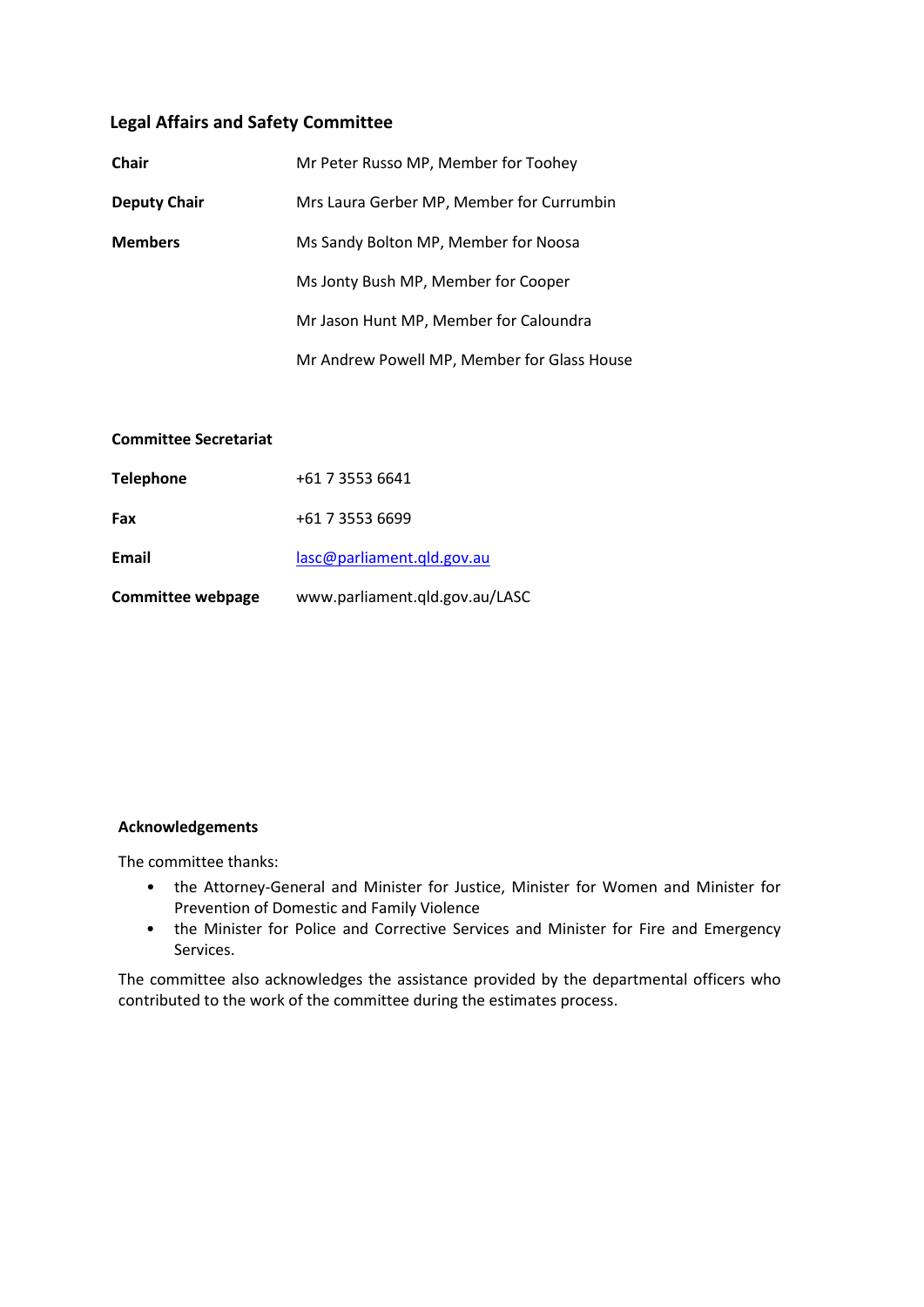### **Contents**

|              | Chair's foreword                                                                                                                        | ii             |
|--------------|-----------------------------------------------------------------------------------------------------------------------------------------|----------------|
| 1            | <b>Introduction</b>                                                                                                                     | 1              |
| 1.1          | Role of the committee                                                                                                                   | 1              |
| 1.2          | Aim of this report                                                                                                                      | 1              |
| 1.3          | Participation by other Members                                                                                                          | $\overline{2}$ |
| $\mathbf{2}$ | Recommendation                                                                                                                          | 3              |
| 3            | Attorney-General and Minister for Justice, Minister for Women and Minister for the<br><b>Prevention of Domestic and Family Violence</b> | 4              |
| 3.1          | Department of Justice and Attorney-General                                                                                              | 4              |
|              | Budget highlights - Department of Justice and Attorney-General<br>3.1.1                                                                 | 5              |
| 3.2          | Queensland Human Rights Commission                                                                                                      | 5              |
| 3.3          | Crime and Corruption Commission                                                                                                         | 6              |
| 3.4          | Legal Aid Queensland                                                                                                                    | 6              |
| 3.5          | Office of the Information Commissioner                                                                                                  | $\overline{7}$ |
| 3.6          | Queensland Family and Child Commission                                                                                                  | 7              |
| 3.7          | <b>Prostitution Licensing Authority</b>                                                                                                 | 8              |
| 3.8          | <b>Electoral Commission of Queensland</b>                                                                                               | 8              |
| 3.9          | Office of the Queensland Ombudsman                                                                                                      | 9              |
| 3.10         | <b>Public Trustee of Queensland</b>                                                                                                     | 10             |
| 3.11         | Key issues raised at the public hearing                                                                                                 | 10             |
| 4            | <b>Minister for Police and Corrective Services</b>                                                                                      | 13             |
| 4.1          | <b>Queensland Police Service</b>                                                                                                        | 13             |
|              | Budget highlights - Queensland Police Service<br>4.1.1                                                                                  | 13             |
| 4.2          | <b>Queensland Corrective Services</b>                                                                                                   | 14             |
|              | Budget highlights - Queensland Corrective Services<br>4.2.1                                                                             | 14             |
| 4.3          | Key issues raised at the public hearing                                                                                                 | 14             |
| 5            | <b>Minister for Fire and Emergency Services</b>                                                                                         | 16             |
| 5.1          | Queensland Fire and Emergency Services                                                                                                  | 16             |
|              | Budget highlights - Queensland Fire and Emergency Services<br>5.1.1                                                                     | 16             |
| 5.2          | Office of the Inspector-General of Emergency Management                                                                                 | 16             |
| 5.3          | Key issues raised at the public hearing                                                                                                 | 17             |
| 6            | <b>Statements of Reservation</b>                                                                                                        | 18             |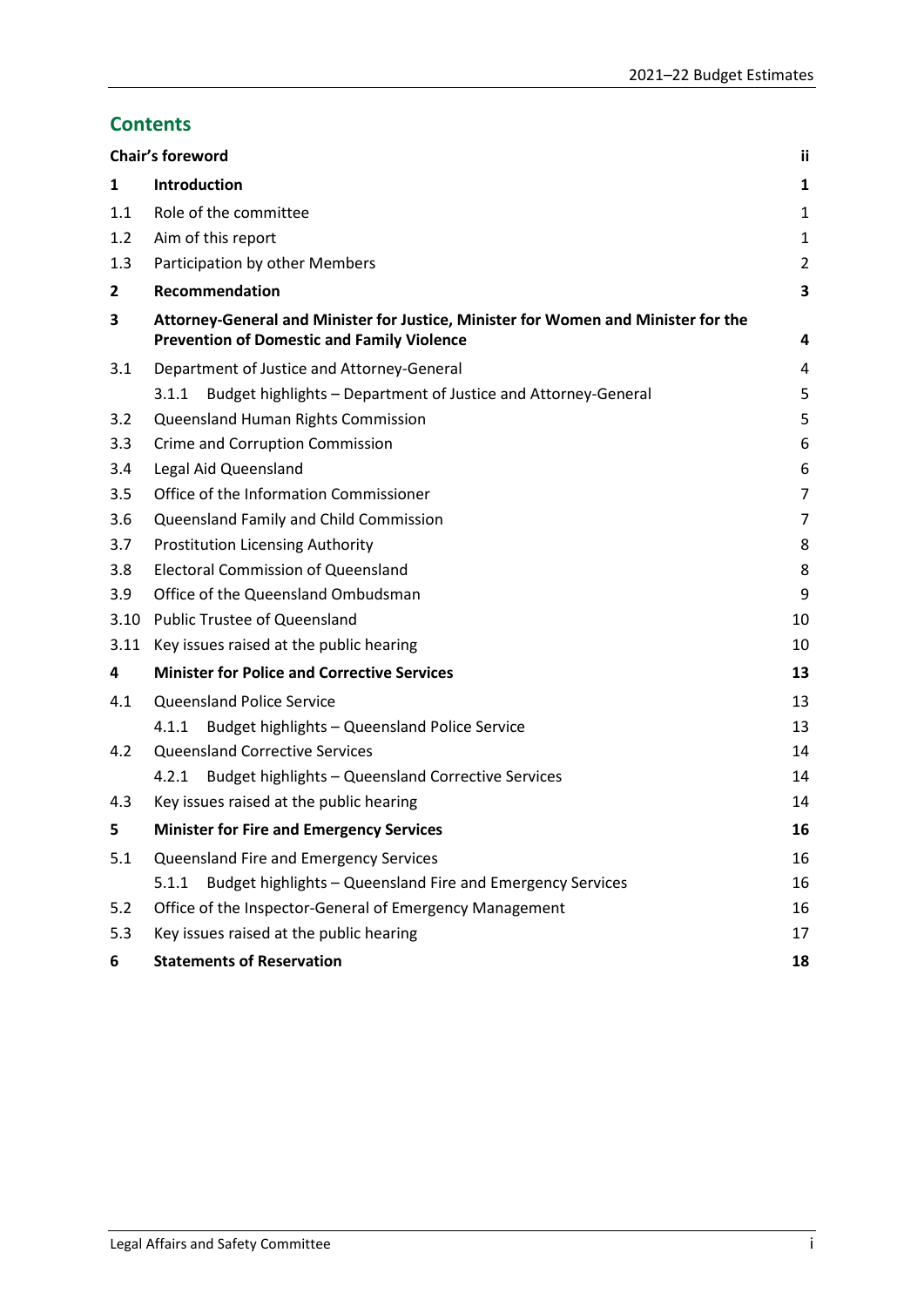### <span id="page-3-0"></span>**Chair's foreword**

This report presents a summary of the committee's examination of the budget estimates for the 2021– 22 financial year.

Consideration of the budget estimates allows for the public examination of the responsible Ministers and the chief executive officers of agencies within the committee's portfolio areas. This was undertaken through the questions on notice and public hearing process.

The committee has recommended that the proposed expenditure, as detailed in the Appropriation Bill 2021 for the committee's areas of responsibility, be agreed to by the Legislative Assembly without amendment.

On behalf of the committee, I thank the Attorney-General and Minister for Justice, Minister for Women and Minister for Prevention of Domestic and Family Violence, and the Minister for Police and Corrective Services and Minister for Fire and Emergency Services, and their departmental officers for their co-operation in providing information to the committee throughout this process.

I would also like to thank the members of the committee for their hard work and valuable contribution to the estimates process, and other members whose participation in the hearing provided additional scrutiny of the estimates.

Finally, I thank the committee's secretariat and other Parliamentary Service staff for their assistance throughout the estimates process.

Peter Russo MP Chair August 2021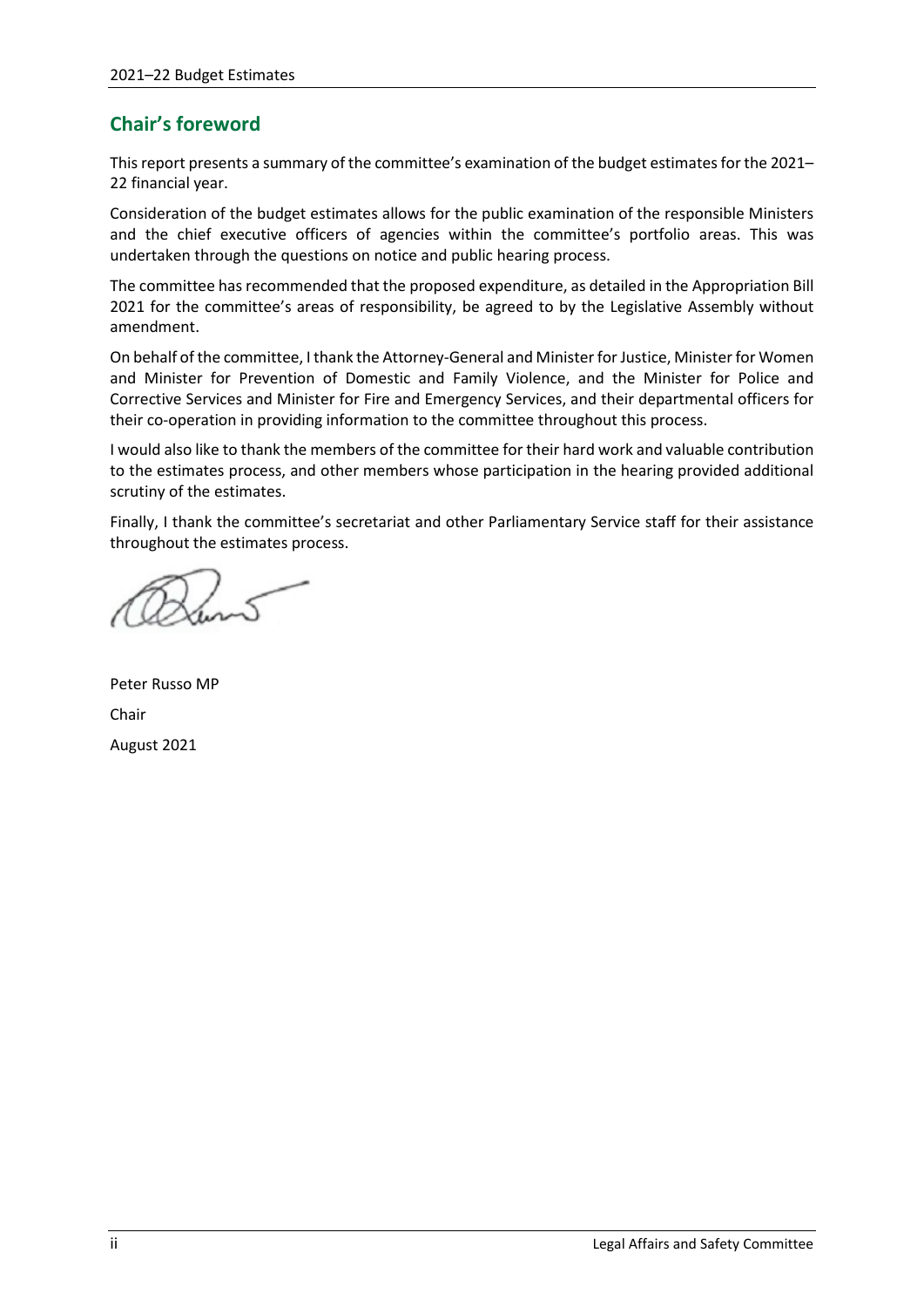### <span id="page-4-0"></span>**1 Introduction**

### <span id="page-4-1"></span>**1.1 Role of the committee**

The Legal Affairs and Safety Committee (committee) is a portfolio committee of the Legislative Assembly which commenced on 26 November 2020 under the *Parliament of Queensland Act 2001* and the Standing Rules and Orders of the Legislative Assembly.<sup>[1](#page-4-3)</sup>

The committee's primary areas of responsibility include:

- Justice and Attorney-General
- Women and Prevention of Domestic and Family Violence
- Police and Corrective Services
- Fire and Emergency Services.

Section 93(1) of the *Parliament of Queensland Act 2001* provides that a portfolio committee is responsible for examining each Bill and item of subordinate legislation in its portfolio areas to consider:

- the policy to be given effect by the legislation
- the application of fundamental legislative principles
- matters arising under the *Human Rights Act 2019*
- for subordinate legislation its lawfulness.

The committee also has oversight functions in relation to the Electoral Commissioner, Information Commissioner, Queensland Ombudsman and the Queensland Family and Child Commission.

On 15 June 2021, the Appropriation Bill 2021 and the estimates for the committee's areas of responsibility were referred to the committee for investigation and report.[2](#page-4-4)

On 12 August 2021, the committee conducted a public hearing and took evidence about the proposed expenditure from the Attorney-General and Minister for Justice, Minister for Women and Minister for Prevention of Domestic and Family Violence, the Minister for Police and Corrective Services and Minister for Fire and Emergency Services, and other witnesses. A copy of the transcript of the committee's hearing is available on the committee's webpage.

### <span id="page-4-2"></span>**1.2 Aim of this report**

This report summarises the estimates referred to the committee and highlights some of the issues the committee examined.

The committee considered the estimates referred to it by using information contained in:

• budget papers

**.** 

- answers to pre-hearing questions on notice
- evidence taken at the hearing
- additional information given in relation to answers.

Prior to the public hearing, the committee provided the Attorney-General and Minister for Justice, Minister for Women and Minister for Prevention of Domestic and Family Violence and the Minister for Police and Corrective Services and Minister for Fire and Emergency Services with questions on notice in relation to the estimates. Responses to all the questions were received.

<span id="page-4-3"></span><sup>1</sup> *Parliament of Queensland Act 2001*, s 88 and Standing Order 194.

<span id="page-4-4"></span><sup>2</sup> Standing Order 177 provides for the automatic referral of the annual Appropriation Bills to portfolio committees once the Bills have been read a second time.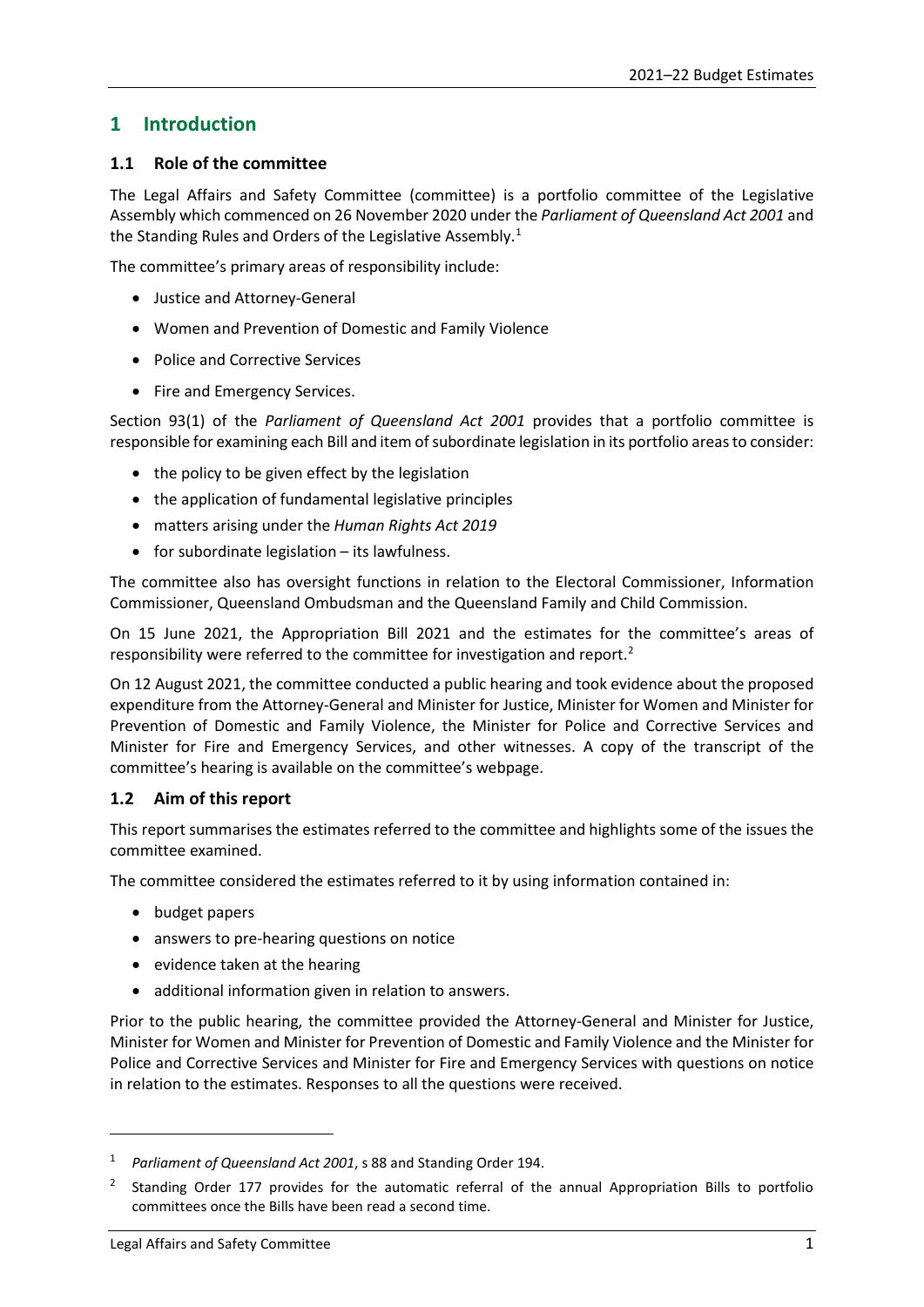Answers to the committee's pre-hearing questions on notice; documents tabled during the hearing; and answers and additional information provided by Ministers after the hearing are included in a volume of additional information tabled with this report.

### <span id="page-5-0"></span>**1.3 Participation by other Members**

The committee gave leave for other Members to participate in the hearing. The following Members participated in the hearing:

- Mr Jarrod Bleijie MP, Member for Kawana
- Ms Fiona Simpson MP, Member for Maroochydore
- Mr Tim Nicholls MP, Member for Clayfield
- Ms Amanda Camm MP, Member for Whitsunday
- Mr Dale Last MP, Member for Burdekin
- Mr Michael Berkman MP, Member for Maiwar
- Dr Amy MacMahon MP, Member for South Brisbane
- Mr Robbie Katter MP, Member for Traeger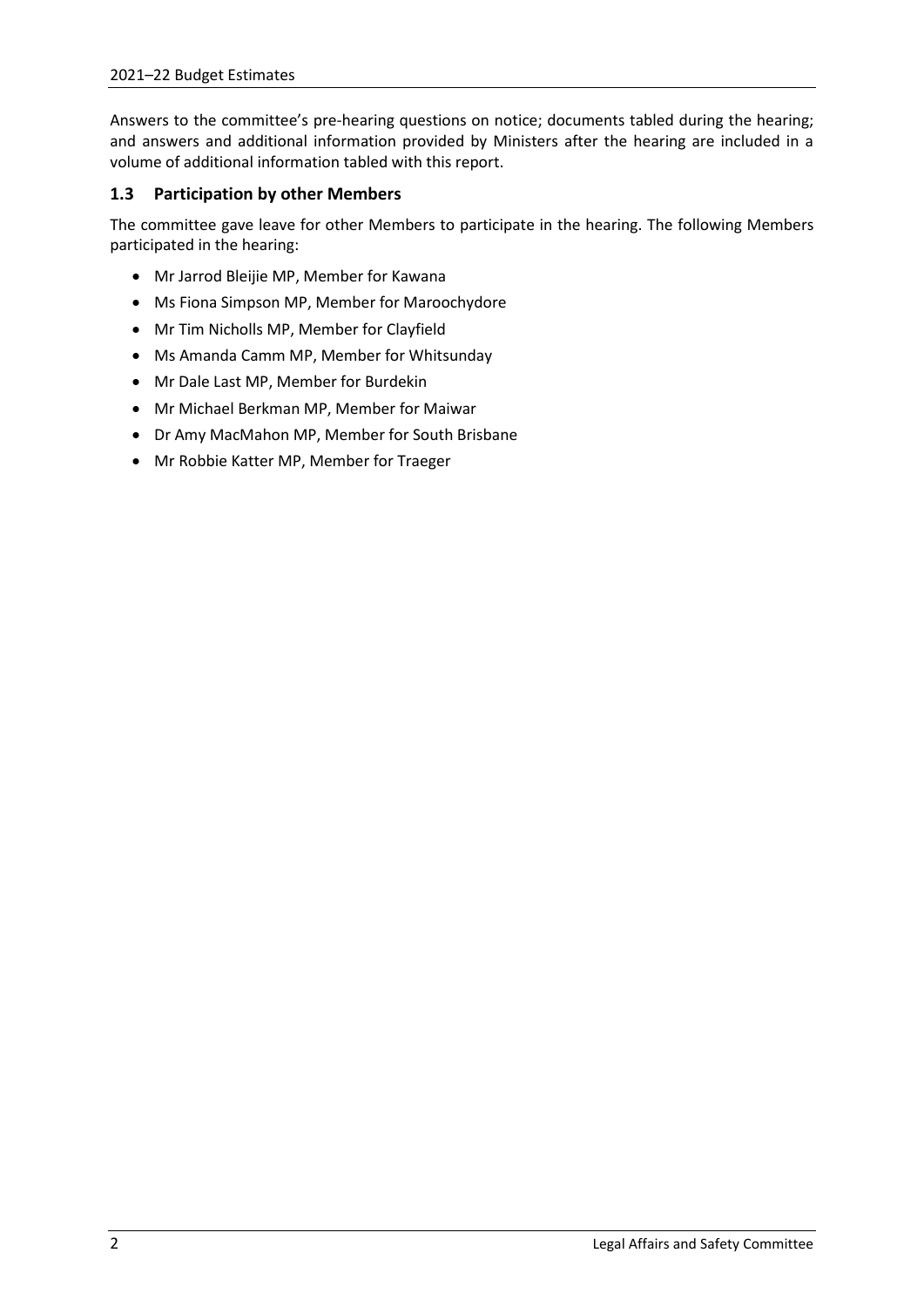### <span id="page-6-0"></span>**2 Recommendation**

Pursuant to Standing Order 187(1), the committee must state whether the proposed expenditures referred to it are agreed to.

### **Recommendation 1**

The committee recommends that the proposed expenditure, as detailed in the Appropriation Bill 2021 for the committee's areas of responsibility, be agreed to by the Legislative Assembly without amendment.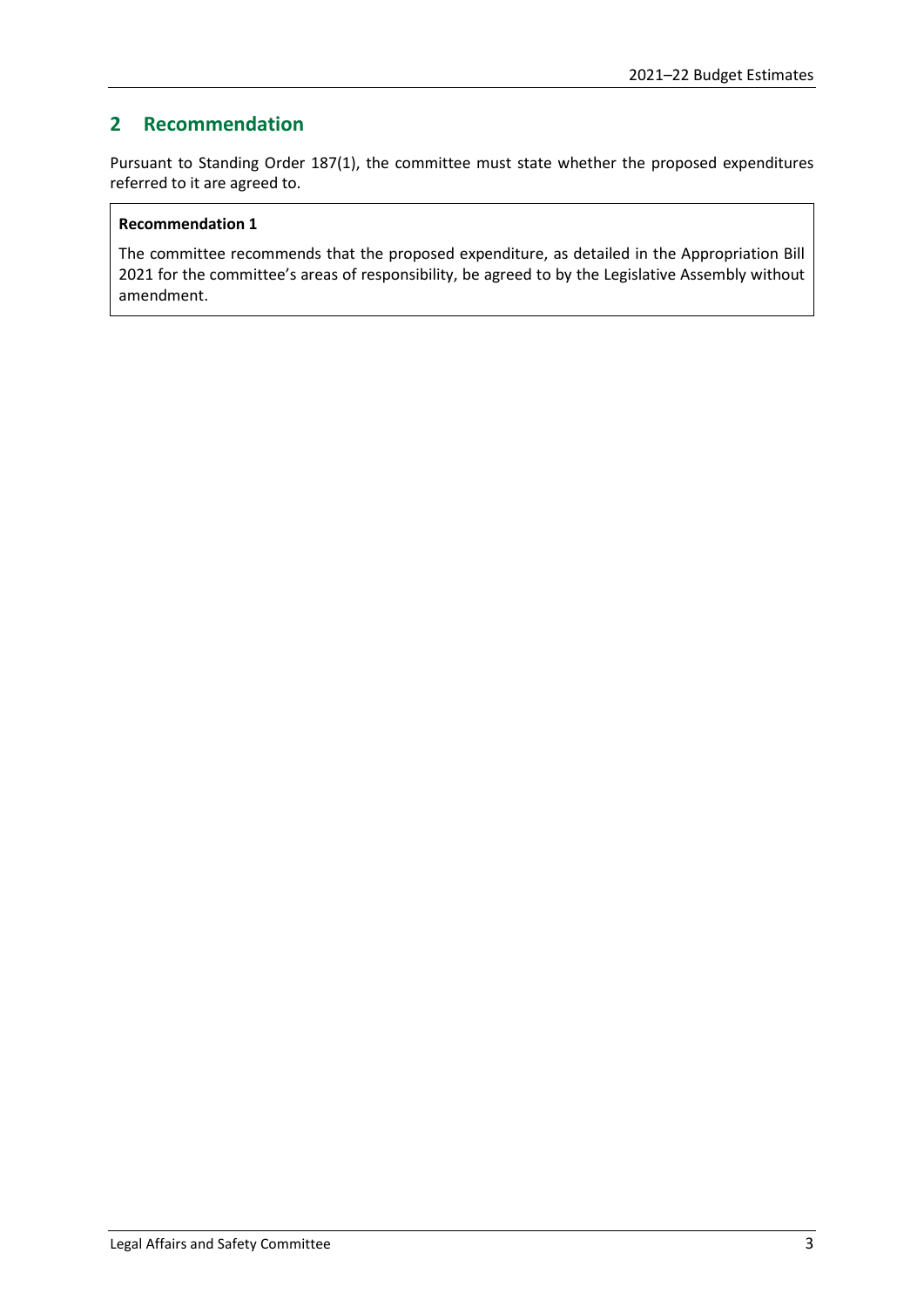### <span id="page-7-0"></span>**3 Attorney-General and Minister for Justice, Minister for Women and Minister for the Prevention of Domestic and Family Violence**

This section discusses issues raised during the committee's examination of the Bill.

### <span id="page-7-1"></span>**3.1 Department of Justice and Attorney-General**

The Honourable Shannon Fentiman MP, Attorney-General and Minister for Justice, Minister for Women and Minster for the Prevention of Domestic and Family Violence, is the Minister responsible for the Department of Justice and Attorney-General (DJAG). DJAG has 4 service areas as follows:

- Justice Services
- Legal and Prosecution Services
- Liquor, Gaming and Fair Trading
- Women and Violence Prevention.<sup>[3](#page-7-2)</sup>

In addition, the Attorney-General and Minister for Justice is responsible for the:

- Queensland Human Rights Commission (QHRC)
- Crime and Corruption Commission (CCC)
- Legal Aid Queensland (LAQ)
- Office of the Information Commissioner (OIC)
- Queensland Family and Child Commission (QFCC)
- Prostitution Licensing Authority
- Electoral Commission of Queensland (ECQ)
- Office of the Queensland Ombudsman (OQO)
- Public Trustee of Queensland (Public Trustee).<sup>[4](#page-7-3)</sup>

The following table taken from the Appropriation Bill 2021 compares the appropriations for DJAG for 2020–21 and 2021–22.

| <b>Appropriations</b> | $2020 - 21$<br>\$'000 | $2021 - 22$<br>\$'000 |
|-----------------------|-----------------------|-----------------------|
| Controlled Items      |                       |                       |
| departmental services | 624,979               | 711,479               |
| equity adjustment     | (45, 458)             | (55, 323)             |
| Administered Items    | 460,636               | 474,308               |
| Vote                  | 1,040,157             | 1,130,464             |

*Source*: Appropriation Bill 2021, Schedule 2, p 10.

The 2021–22 capital acquisitions budget for Justice and Attorney-General (including DJAG, Public Trustee and the CCC) is \$34.7 million.<sup>[5](#page-7-4)</sup>

DJAG's proportion of that capital budget is \$19.7 million with program highlights including \$7.4 million to expand and upgrade existing audio-visual capacity in the justice system, which incorporates video

<span id="page-7-2"></span><sup>3</sup> Queensland Budget 2021–22 – Service Delivery Statements, Department of Justice and Attorney-General, p 1.

<span id="page-7-3"></span><sup>4</sup> Queensland Budget 2021–22 – Service Delivery Statements, Department of Justice and Attorney-General.

<span id="page-7-4"></span><sup>5</sup> Queensland Budget 2021–22 – Capital Statement, Budget Paper No. 3, p 66.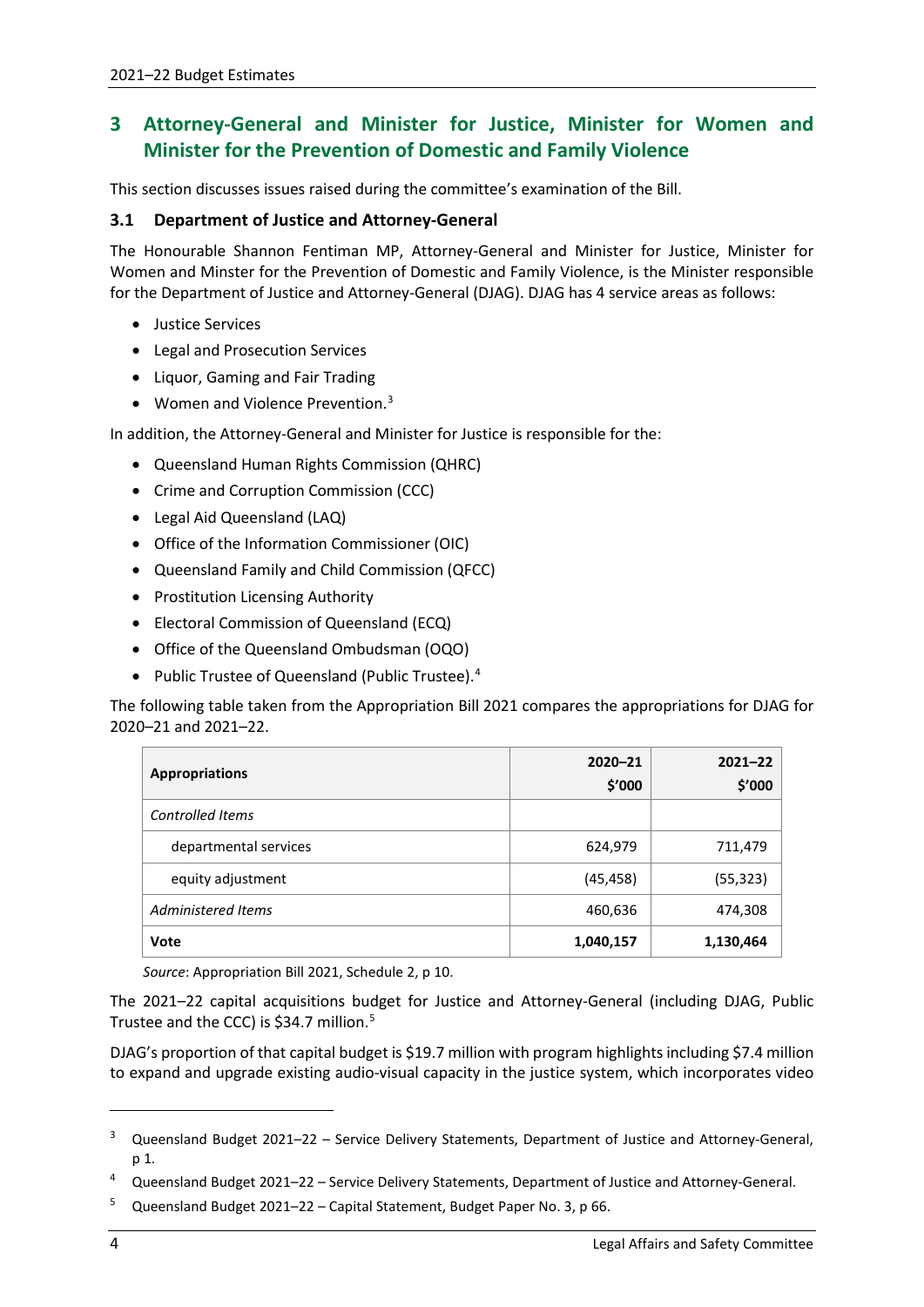conferencing and in-custody court appearances, and \$6.9 million to continue the ongoing program of minor capital works in courthouses.[6](#page-8-2)

The 2021–22 capital budget for the CCC is \$2.3 million with program highlights including \$1.4 million to replace computer and other information technology equipment and purchase computer software and \$8[7](#page-8-3)0,000 to replace vehicles.<sup>7</sup>

The 2021–22 capital budget for the Public Trustee is \$12.7 million with program highlights including \$9.7 million in right-of-use assets for office accommodation lease and \$3 million for refurbishment of existing regional office premises.<sup>[8](#page-8-4)</sup>

### <span id="page-8-0"></span>**3.1.1 Budget highlights – Department of Justice and Attorney-General**

2021–22 budget highlights for the department include:

- continued support for an independent wide-ranging review of women's experiences in the criminal justice system being conducted by the Women's Safety and Justice Taskforce
- continued funding to enable domestic, family and sexual violence services to respond to demand including that associated with the impacts of COVID-19
- support for the government's response to domestic and family violence (DFV) through the rollout of further critical frontline DFV support services and perpetrator interventions in specialist court locations
- addressing COVID-19 related demand through facilitating access to timely and efficient justice for Queenslanders
- continued important initiatives providing specialist support to women in contact with the criminal justice and custodial systems
- increase in court and legal advocacy resources to manage serious recidivist young offenders on bail
- continuation of a second coronial registrar team within the Coroners Court of Queensland to enhance triaging practices and to strengthen case management and structural supports
- continued delivery of an additional specialist Children's Court magistrate, support staff, security and legal advocates to support an increase of cases heard in the Children's Court
- continued delivery of key initiatives of the government's Tackling Alcohol Fuelled Violence policy
- delivery of timely financial assistance to victims and families of crime through increased funding for Victims Assist Queensland
- delivery of activities under the Domestic and Family Violence Engagement and Communication Strategy.<sup>[9](#page-8-5)</sup>

### <span id="page-8-1"></span>**3.2 Queensland Human Rights Commission**

The QHRC is an independent statutory body created by the *Anti-Discrimination Act 1991* (ADA). QHRC's purpose is to protect and promote freedom, respect, equality and dignity.[10](#page-8-6)

The Service Delivery Statements (SDS) state that in 2021–22, the QHRC will:

<span id="page-8-2"></span> $6$  Queensland Budget 2021–22 – Capital Statement, Budget Paper No. 3, p 66.

<span id="page-8-3"></span><sup>&</sup>lt;sup>7</sup> Queensland Budget 2021–22 – Capital Statement, Budget Paper No. 3, p 66.

<span id="page-8-4"></span><sup>8</sup> Queensland Budget 2021–22 – Capital Statement, Budget Paper No. 3, p 66; Queensland Budget 2021–22 – Service Delivery Statements, Department of Justice and Attorney-General, p 68.

<span id="page-8-5"></span>Queensland Budget 2021-22 - Service Delivery Statements, Department of Justice and Attorney-General, p 3.

<span id="page-8-6"></span><sup>10</sup> Queensland Budget 2021–22 – Service Delivery Statements, Department of Justice and Attorney-General, p 18.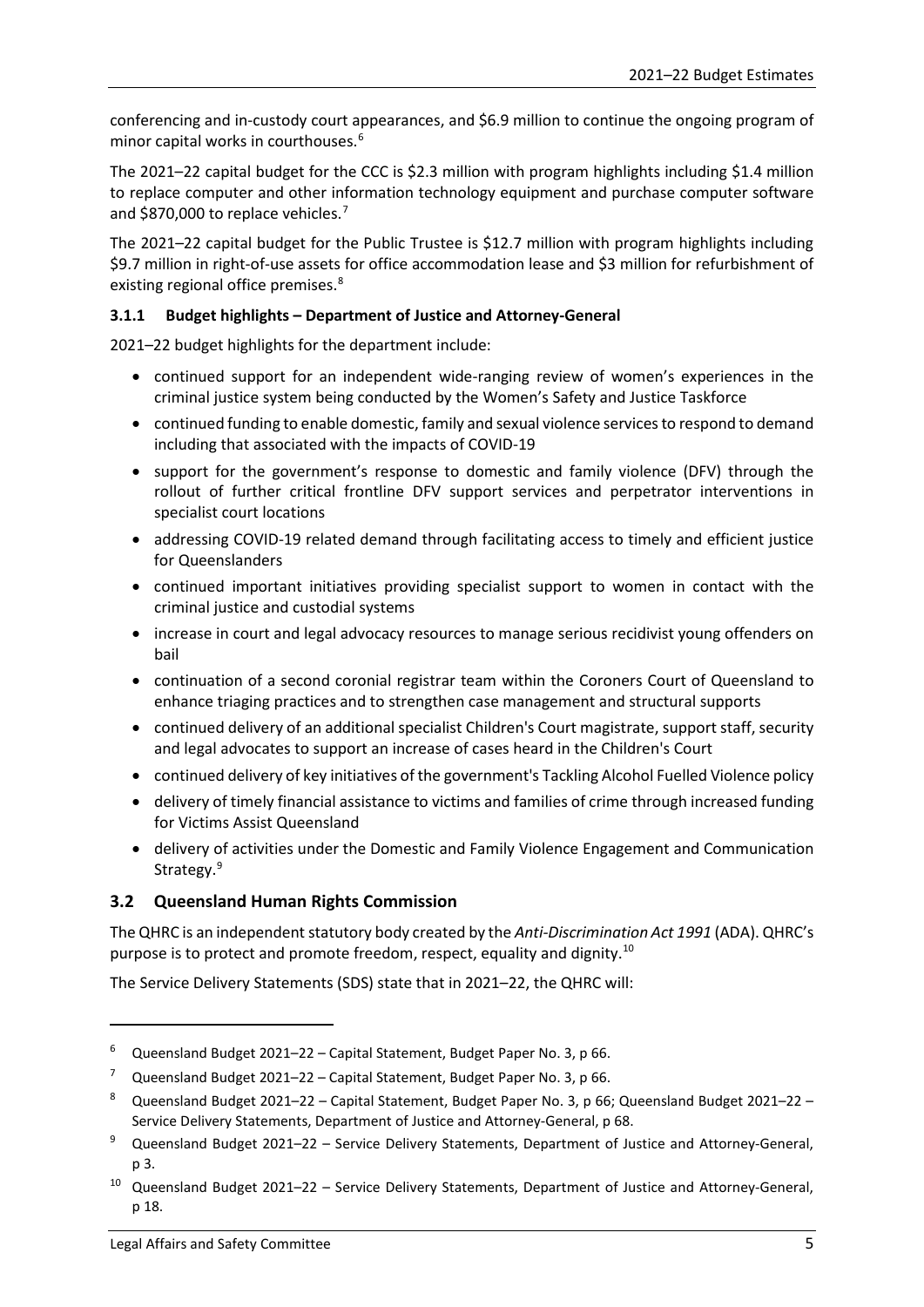- intervene where appropriate in proceedings involving human rights issues to provide expert assistance to courts and tribunals
- finalise the review of QHRC services to provide a culturally appropriate Commission experience for Aboriginal and Torres Strait Islander peoples
- support the review of vilification law and First Nations health equity in Queensland
- publish reports on unresolved human rights complaints to encourage transparency and promote best practice decision making in government service delivery
- work with key stakeholders within the child protection and juvenile justice systems to urge the embedding of human rights principles within existing frameworks and encourage increased understanding and compliance with human rights obligations
- maintain an effective complaints process to manage the assessment and resolution of complaints under both the ADA and *Human Rights Act 2019*, with a focus on reducing the current backlog of complaints and client waiting times.<sup>[11](#page-9-2)</sup>

### <span id="page-9-0"></span>**3.3 Crime and Corruption Commission**

The CCC is an independent agency established under the *Crime and Corruption Act 2001* to combat major crime and reduce corruption for the benefit of the Queensland community. The CCC's vision is safe communities supported by fair and ethical public institutions.<sup>[12](#page-9-3)</sup>

Key areas of focus for the CCC in 2021–22 as identified in the SDS include:

- illicit markets of high value or high public impact
- crimes involving risk, or actual loss of life or serious injury, to a person
- crimes against children and vulnerable people
- corruption involving misuse of confidential information, abuse of authority and exploitation of public sector resources
- partnering with stakeholders to achieve outcomes
- critical organisational capabilities including digital, analytics and workforce planning.<sup>[13](#page-9-4)</sup>

### <span id="page-9-1"></span>**3.4 Legal Aid Queensland**

LAQ is an independent statutory authority that operates under the *Legal Aid Queensland Act 1997*.

Key deliverables for LAQ in 2021–22 include:

- focusing on delivering services that support clients adversely impacted by the events of COVID-19
- continuing to provide services in line with the requirements of the National Legal Assistance Partnership 2020–2025
- delivering new and expanding initiatives with service delivery partners across the state in the most effective and economical way.[14](#page-9-5)

1

<span id="page-9-2"></span><sup>&</sup>lt;sup>11</sup> Queensland Budget 2021–22 – Service Delivery Statements, Department of Justice and Attorney-General, p 18.

<span id="page-9-3"></span><sup>12</sup> Queensland Budget 2021–22 – Service Delivery Statements, Department of Justice and Attorney-General, p 23.

<span id="page-9-4"></span><sup>&</sup>lt;sup>13</sup> Queensland Budget 2021–22 – Service Delivery Statements, Department of Justice and Attorney-General, p 23.

<span id="page-9-5"></span><sup>14</sup> Queensland Budget 2021–22 – Service Delivery Statements, Department of Justice and Attorney-General, p 28.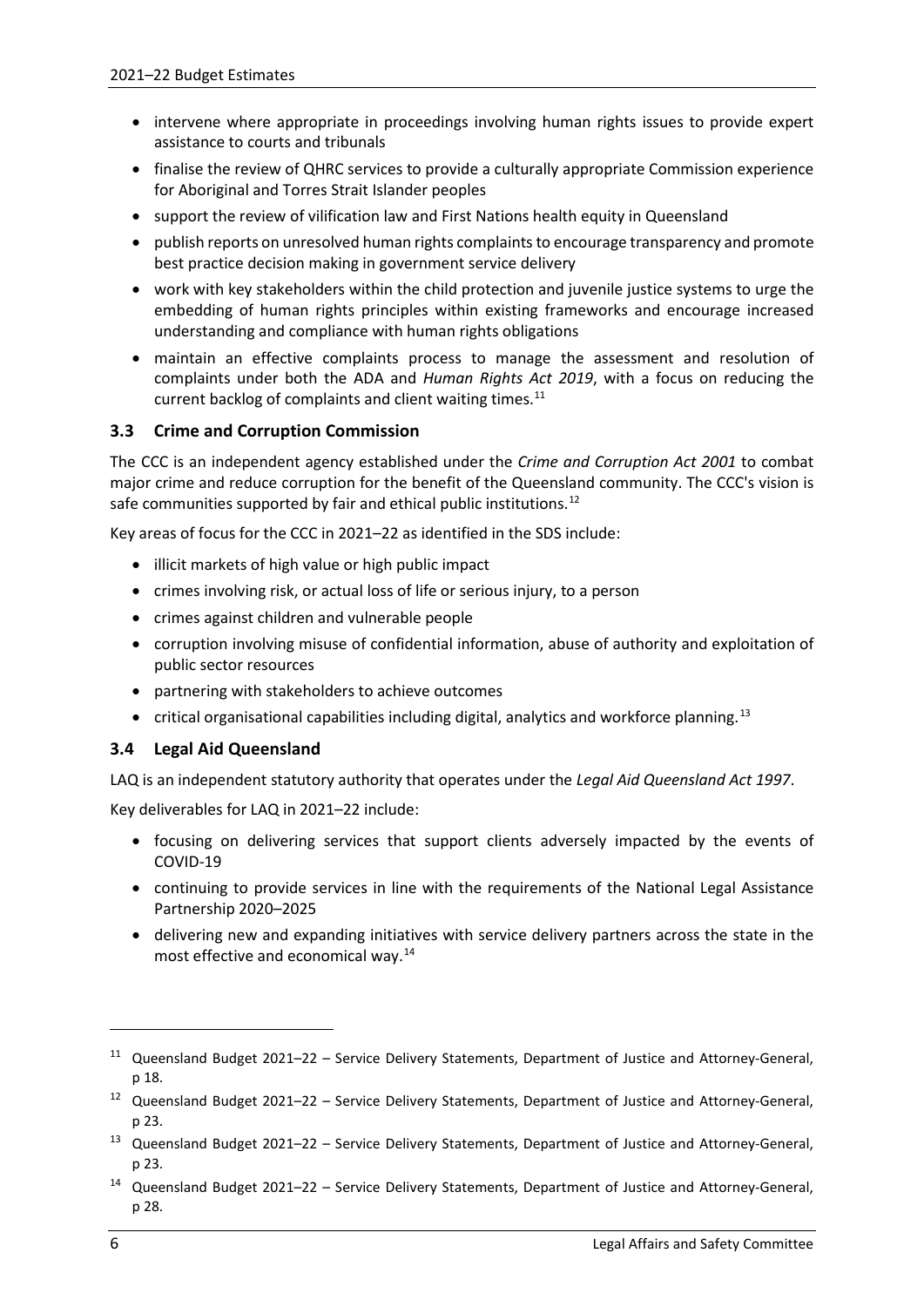### <span id="page-10-0"></span>**3.5 Office of the Information Commissioner**

The OIC is Queensland's independent statutory body established under the *Right to Information Act 2009* (Qld) and the *Information Privacy Act 2009* (Qld) to promote access to government-held information, and to protect people's personal information held by the public sector.[15](#page-10-2)

Key deliverables for the OIC in 2021–22 include:

- building a Privacy Champions leadership network within and across agency sectors to embed privacy and information security in senior decision-making and enhance cultural change
- addressing key drivers of significant demand for external review, including high numbers of agency decisions made outside statutory timeframes to enable more efficient and effective outcomes for the community
- reviewing training resource and assistance programs, and implement new approaches to meet evolving needs and improve communication and engagement with communities and agencies throughout Queensland
- working with agency experts to ensure information management practices keep pace with rapidly evolving technology environment to build trust and enable safe digital service delivery and initiatives, including artificial intelligence processing of personal information
- reporting to Parliament on audits about administrative release in schools, Sunshine Coast Regional Council compliance and current topics of interest, such as binding contracted service providers to the privacy principles.<sup>[16](#page-10-3)</sup>

### <span id="page-10-1"></span>**3.6 Queensland Family and Child Commission**

The QFCC was established as a statutory body on 1 July 2014 under the *Family and Child Commission*  Act 2014 (QFCC Act).<sup>[17](#page-10-4)</sup> The QFCC's purpose is to fulfil its obligations under the QFCC Act, building awareness of, and accountability for, the rights, safety and wellbeing of Queensland's children, within the child and family support system and across the Queensland community.<sup>[18](#page-10-5)</sup>

As part of its key deliverables, in 2021–22 the QFCC will:

- share the views and concerns revealed by young Queenslanders in the *Growing up in Queensland 2020* survey to influence policy and decision makers, and undertake initiatives to address issues they raised
- continue to monitor and report on the impact of youth justice reforms on children's and young people's rights, safety and wellbeing
- undertake culturally appropriate community conversations with Aboriginal and Torres Strait Islander children and young people about their interactions with the justice system and identify improvement opportunities

1

<span id="page-10-2"></span><sup>15</sup> Office of the Information Commissioner – Queensland, *About us*, [https://www.oic.qld.gov.au/about#:~:text=The%20Office%20of%20the%20Information%20Commissioner%](https://www.oic.qld.gov.au/about#:%7E:text=The%20Office%20of%20the%20Information%20Commissioner%20%28OIC%29%20is,people%E2%80%99s%20personal%20information%20held%20by%20the%20public%20sector.) [20%28OIC%29%20is,people%E2%80%99s%20personal%20information%20held%20by%20the%20public%20](https://www.oic.qld.gov.au/about#:%7E:text=The%20Office%20of%20the%20Information%20Commissioner%20%28OIC%29%20is,people%E2%80%99s%20personal%20information%20held%20by%20the%20public%20sector.) [sector.](https://www.oic.qld.gov.au/about#:%7E:text=The%20Office%20of%20the%20Information%20Commissioner%20%28OIC%29%20is,people%E2%80%99s%20personal%20information%20held%20by%20the%20public%20sector.)

<span id="page-10-3"></span><sup>16</sup> Queensland Budget 2021–22 – Service Delivery Statements, Department of Justice and Attorney-General, p 33.

<span id="page-10-4"></span><sup>&</sup>lt;sup>17</sup> Queensland Family and Child Commission, *Our role and how we work*, [https://www.qfcc.qld.gov.au/about](https://www.qfcc.qld.gov.au/about-us/our-role-how-we-work)[us/our-role-how-we-work.](https://www.qfcc.qld.gov.au/about-us/our-role-how-we-work)

<span id="page-10-5"></span><sup>18</sup> Queensland Budget 2021–22 – Service Delivery Statements, Department of Justice and Attorney-General, p 38.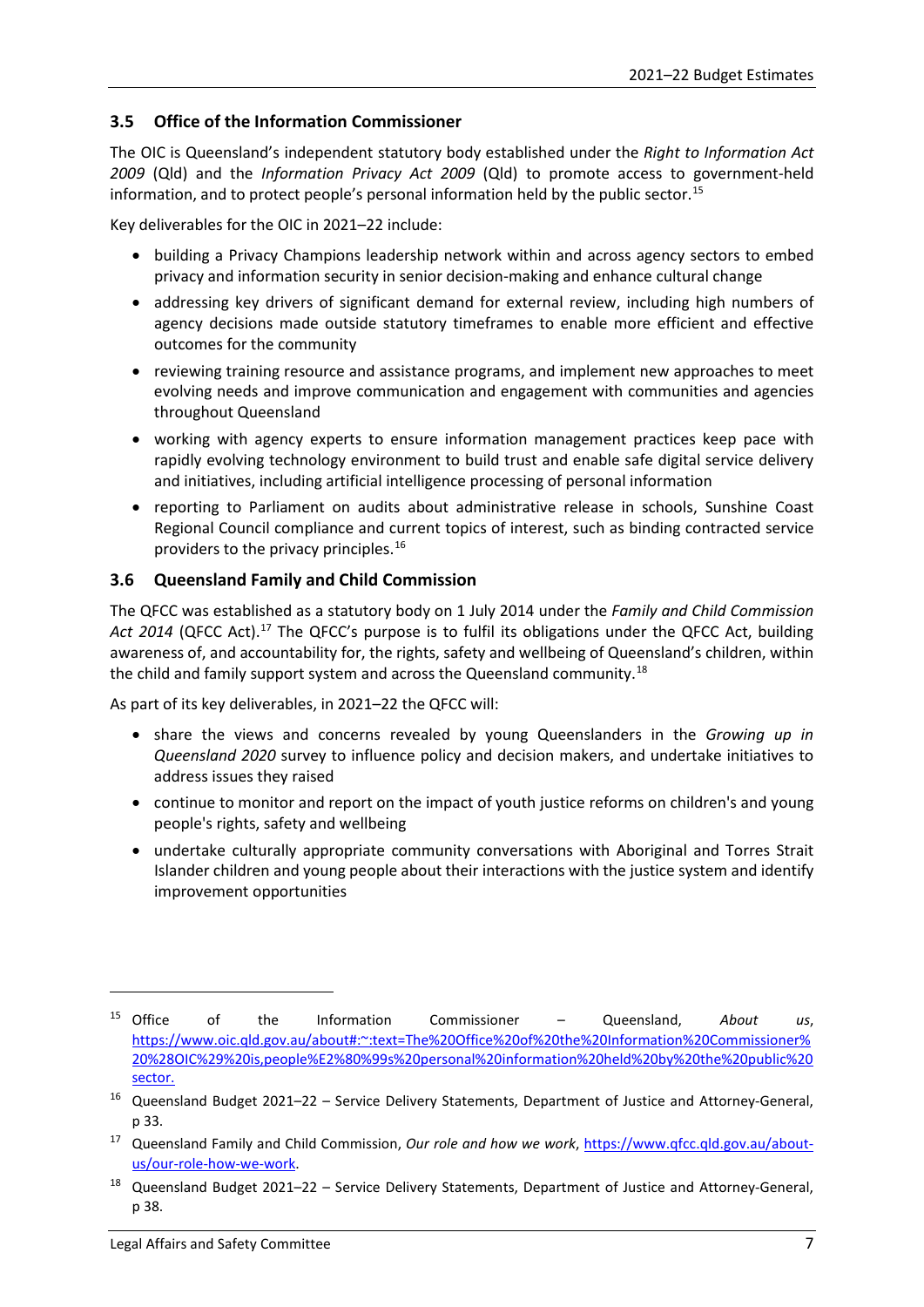- continue its *Talking Families* initiative through providing local-level, family-targeted education to help families and communities understand and fulfil their responsibility to protect and care for children
- deliver the inaugural annual report on the operations of the Child Death Review Board
- provide a more outcomes-based account of the experiences and perspective of children and young people who rely on child protection services to stay safe and well
- influence the direction of the youth justice system towards a more rights and wellbeing focus
- continue *Families are First*, a strengths-based initiative to celebrate thriving Aboriginal and Torres Strait Islander families and get Queenslanders talking about the inherent values, beliefs and behaviours that make families strong
- develop a system-wide resource to identify, respond to and share information about 'red flags' to the immediate safety of vulnerable children and young people, specifically where there is a risk of fatal assault
- continue to research factors that contribute to the injury and death of children and young people and in conjunction with key partners, identify system responses to preventing them
- increase organisational and systems-level awareness, accountability and advocacy for the rights of Aboriginal and Torres Strait Islander children through monitoring, evaluating and reviewing the effective application of the five elements of the Aboriginal and Torres Strait Islander Child Placement Principle
- collaborate with key stakeholders to develop responses that elevate the behaviours which prevent, recognise and respond to online child sexual grooming. [19](#page-11-2)

### <span id="page-11-0"></span>**3.7 Prostitution Licensing Authority**

The purpose of the PLA is to administer the *Prostitution Act 1999* and the Prostitution Regulation 2014.

The key deliverables for the PLA in 2021–22 include:

- protecting the community from COVID-19 by working with licensed brothels to ensure COVID safe operations, including assessing and enforcing compliance with the COVID Safe Industry Plan: Queensland Sex Industry
- engaging with stakeholders, including representatives of the licensed sector of the sex industry, to enhance the licensing framework for brothels and the scope of regulation of the sector, to underpin the viability of brothel operations, and to further the underlying principles of the Act, as well as contribute to any review of the state's regulatory framework for the sex industry
- continuing to review and improve operations and processes to assist and enable the licensed sector.<sup>20</sup>

### <span id="page-11-1"></span>**3.8 Electoral Commission of Queensland**

The ECQ is an independent statutory authority established under the *Electoral Act 1992* and its vision is to deliver electoral excellence with integrity for Queensland, including delivering accessible, fair and transparent electoral services to all Queenslanders.<sup>[21](#page-11-4)</sup>

<span id="page-11-2"></span><sup>19</sup> Queensland Budget 2021–22 – Service Delivery Statements, Department of Justice and Attorney-General, p 38.

<span id="page-11-3"></span><sup>&</sup>lt;sup>20</sup> Queensland Budget 2021–22 – Service Delivery Statements, Department of Justice and Attorney-General, p 44.

<span id="page-11-4"></span><sup>&</sup>lt;sup>21</sup> Queensland Budget 2021–22 – Service Delivery Statements, Department of Justice and Attorney-General, p 50.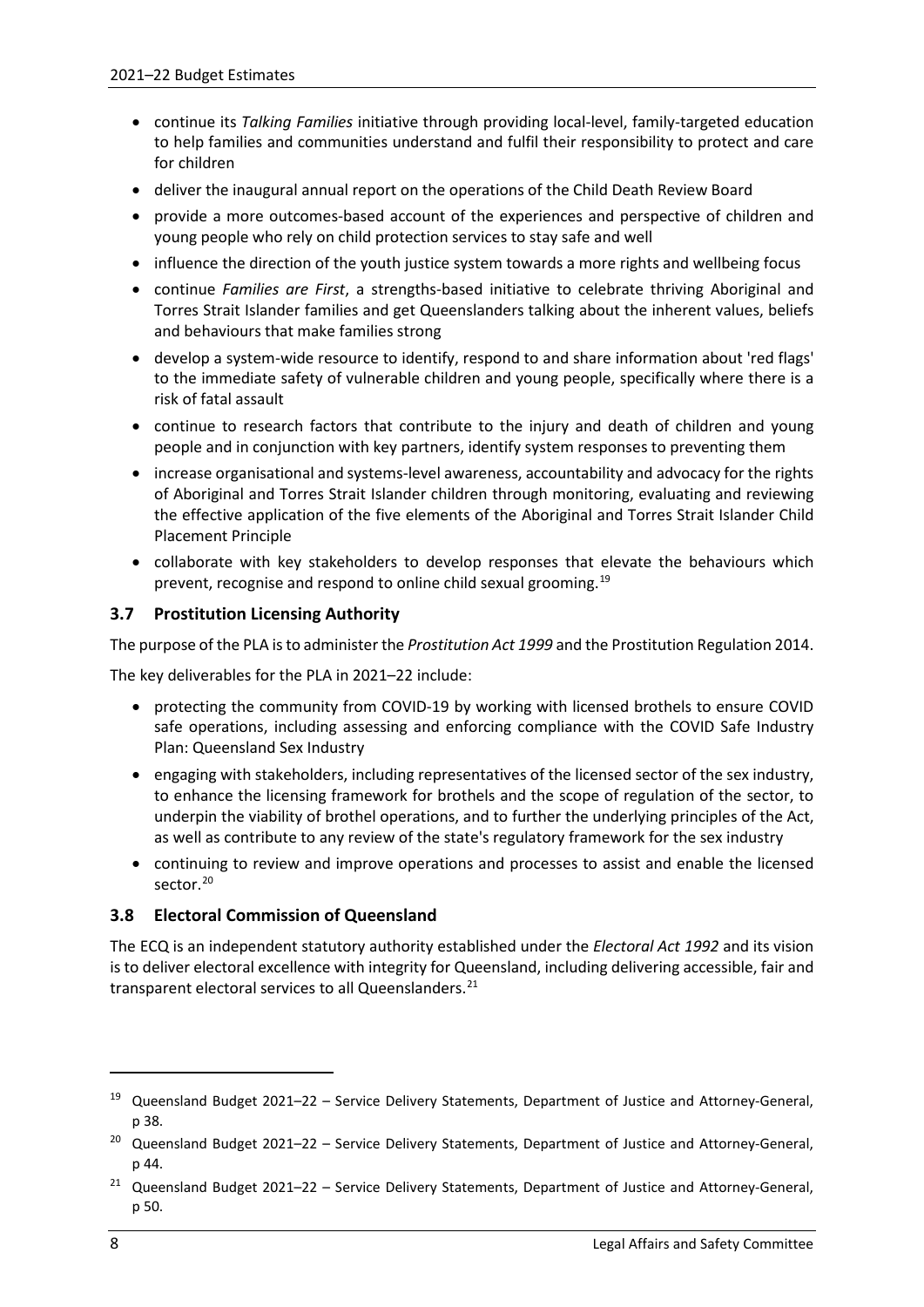The following table from the Appropriation Bill 2021 compares the appropriations for the ECQ for 2020–21 and 2021–22.

| <b>Appropriations</b>   | $2020 - 21$<br>\$'000 | $2021 - 22$<br>\$'000 |
|-------------------------|-----------------------|-----------------------|
| <b>Controlled Items</b> |                       |                       |
| departmental services   | 92,812                | 28,895                |
| equity adjustment       | (37)                  | 615                   |
| Administered Items      | $\cdot \cdot$         | $\cdot$ .             |
| Vote                    | 92,775                | 29,510                |

*Source*: Appropriation Bill 2021, Schedule 2, p 14.

According to the SDS, in 2021–22, the ECQ will:

- deliver state and local government by-elections as required
- undertake a comprehensive program of evaluations to capture lessons learnt during the major elections held in 2020 and improve future election delivery
- commence preparations and planning for the state and local government elections in 2024
- complete residual works outstanding for the Election Management System
- carry out a program of compliance to ensure political participants are adhering to funding and disclosure requirements.<sup>[22](#page-12-1)</sup>

### <span id="page-12-0"></span>**3.9 Office of the Queensland Ombudsman**

The purpose of the OQO is to investigate administrative decisions, help agencies improve their practices, and oversee the system of public interest disclosures (PID).<sup>[23](#page-12-2)</sup>

The following table from the Appropriation Bill 2021 compares the appropriations for the OQO for 2020–21 and 2021–22.

| <b>Appropriations</b> | $2020 - 21$<br>\$'000 | $2021 - 22$<br>\$'000 |
|-----------------------|-----------------------|-----------------------|
| Controlled Items      |                       |                       |
| departmental services | 8,574                 | 8,982                 |
| equity adjustment     | $\cdot \cdot$         | $\cdot$               |
| Administered Items    | $\cdot \cdot$         | $\cdot$               |
| <b>Vote</b>           | 8,574                 | 8,982                 |

*Source*: Appropriation Bill 2021, Schedule 2, p 15.

The SDS states that in 2021–22, OQO will:

• continue to deliver services that help people to know how and when to make a complaint

<span id="page-12-1"></span><sup>&</sup>lt;sup>22</sup> Queensland Budget 2021–22 – Service Delivery Statements, Department of Justice and Attorney-General, p 50.

<span id="page-12-2"></span><sup>&</sup>lt;sup>23</sup> Queensland Budget 2021–22 – Service Delivery Statements, Department of Justice and Attorney-General, p 60.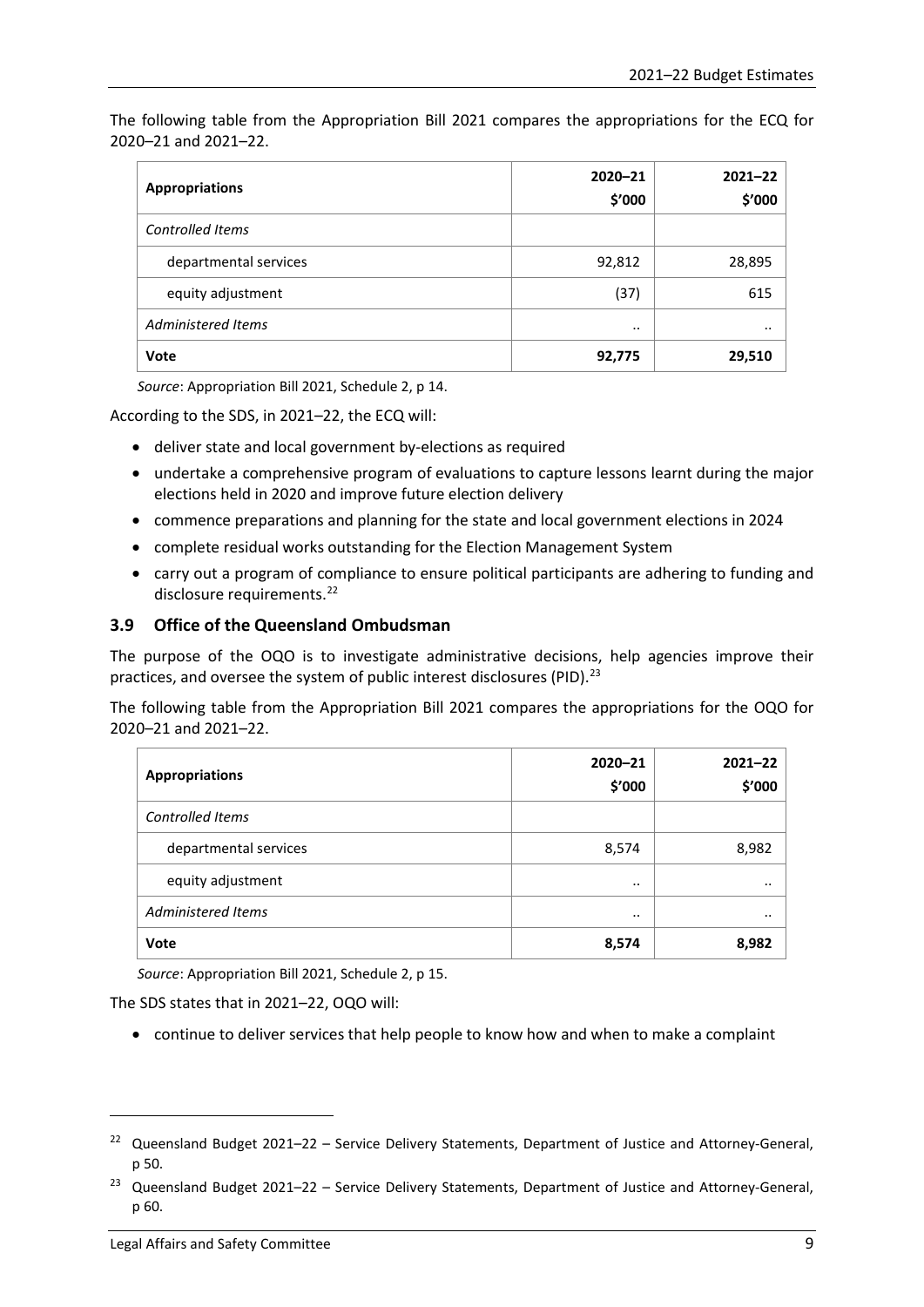- provide a free and independent investigation service that reviews administration actions of state government departments and agencies (including state schools and TAFE), local councils and public universities
- help agencies to improve their decision-making, administrative practices and PID management by making recommendations for improvement, delivering training programs and providing advisory services.<sup>[24](#page-13-2)</sup>

### <span id="page-13-0"></span>**3.10 Public Trustee of Queensland**

The Public Trustee's vision is to provide security and peace of mind for Queenslanders through enhancing and protecting the rights, dignity and interests of their customers by:

- providing responsible, transparent, and ethical financial, estate, and trust administration and other essential fiduciary services, together with an enduring power of attorney and will making service
- building a modern, professional and customer focused organisation
- providing value and support to the community. $^{25}$  $^{25}$  $^{25}$

In 2021–22, the Public Trustee will:

- undertake a comprehensive review of all the Public Trustee's fees and charges to ensure they are fair, sustainable and transparent
- continue a review of Public Trustee Office locations, with a view to co-locating with other human services providers
- embrace online service delivery by enhancing our customer platforms and digital services
- deliver community education programs to support engagement in financial and life planning
- implement a new Public Trustee complaints management system to support best practice complaints management
- continue the introduction of Easy English materials to support engagement with our customers, stakeholders and the community.<sup>[26](#page-13-4)</sup>

### <span id="page-13-1"></span>**3.11 Key issues raised at the public hearing**

Issues raised by the committee and visiting Members during the public hearing in relation to DJAG, QHRC, CCC, LAQ, OIC, QFCC, ECQ, OQO and the Public Trustee included:

- use of public resources and polling
- cost estimates associated with CCC investigations
- CCC investigation process into matters relating to the Moreton Bay Regional Council and Logan City Council
- privacy awareness and access to citizens' private data
- the CCC's case management system and expected timeframe for, and cost of, deploying technology
- a Right to Information application relating to the Queensland Building and Construction Commission

<span id="page-13-2"></span><sup>24</sup> Queensland Budget 2021–22 – Service Delivery Statements, Department of Justice and Attorney-General, p 60.

<span id="page-13-3"></span><sup>&</sup>lt;sup>25</sup> Queensland Budget 2021–22 - Service Delivery Statements, Department of Justice and Attorney-General, p 67.

<span id="page-13-4"></span><sup>&</sup>lt;sup>26</sup> Queensland Budget 2021–22 – Service Delivery Statements, Department of Justice and Attorney-General, p 68.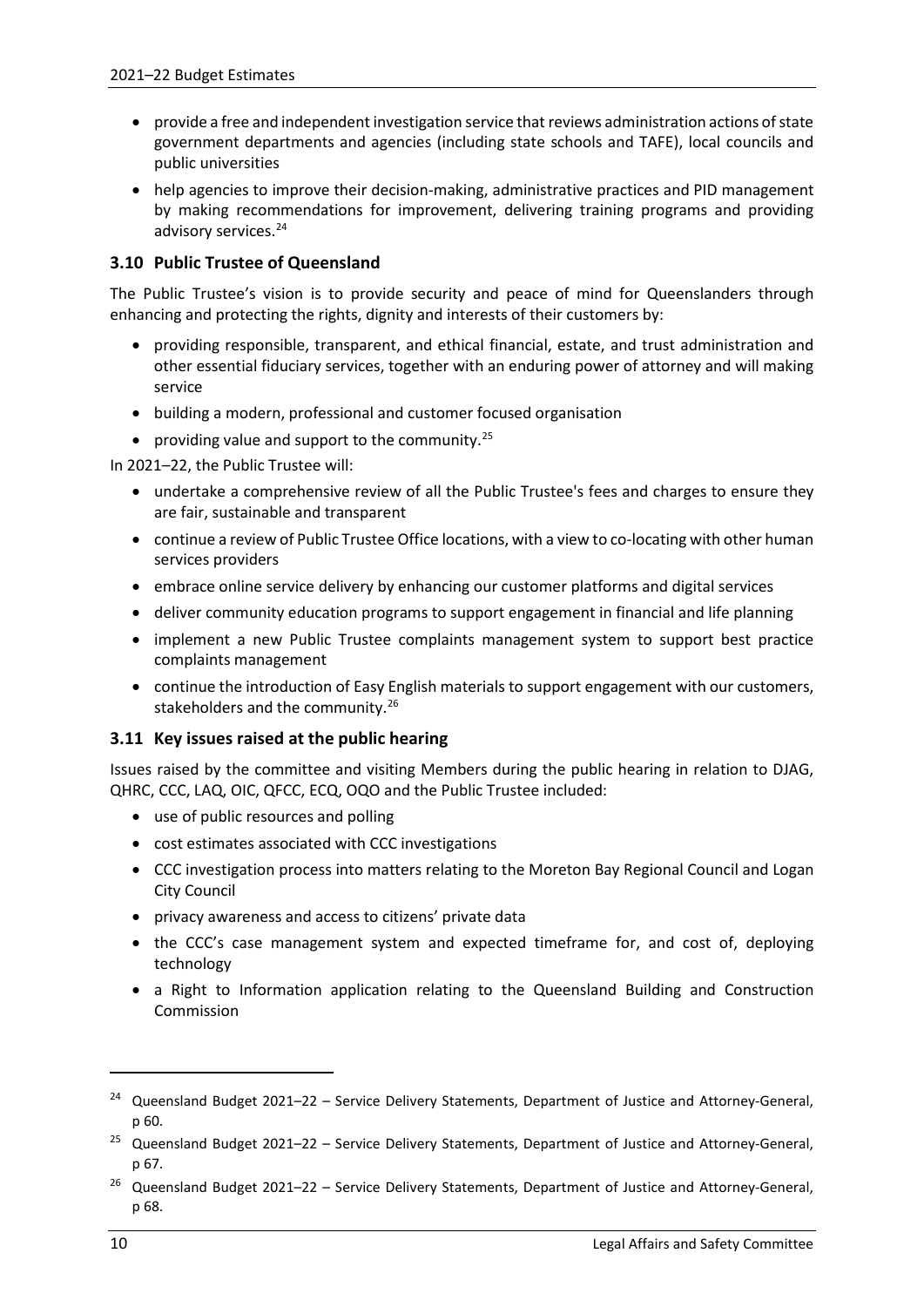- management and associated funding of complaints regarding independent bodies, including the Queensland Ombudsman
- number of applications to the Queensland Civil and Administrative Tribunal (QCAT) for guardianship and/or administration made by NDIS service providers in the last 12 months
- number of Queenslanders in long-term crisis accommodation
- prosecutorial success rate of CCC investigations
- delivery of elections during COVID-19 pandemic
- government actions on promoting fair and inclusive communities in Queensland
- regulating political donations
- actions of LAQ, the Public Trustee and the Queensland Ombudsman in supporting Queenslanders
- LAQ's provision of duty lawyer services
- provision of services from the Public Trustee
- LAQ's education program
- work of the OIC
- educational programs of the QFCC
- work of the Public Trustee in relation to Wills Week
- work of the Public Guardian to prevent elder abuse
- research by Ipsos polling
- funding of digital team in ministerial office
- cost to the DPP in relation to the 'needles in strawberries' matter
- costs to DPP of matters relating to the Moreton Bay Regional Council and Logan City Council and reasons for withdrawal of charges
- DPP's assessment process for matters
- appointment of the Under Treasurer
- funding of LAQ
- fees payable to LAQ private practitioners
- date of when rates for private solicitors, barristers, and specialist reports were last increased
- number of private practitioners working for LAQ from 2018 to 30 June 2021
- capacity of LAQ to engage psychiatrists and psychologists
- funding of Coroners Court
- effectiveness of Coroners and Magistrates Courts
- staffing of Coroners Court
- age of criminal responsibility
- capital expenditure funding for financial year
- appointment process for a magistrate
- national partnership of the COVID-19 domestic and family violence response funding
- regional and rote service delivery of services relating to domestic and family violence
- core service delivery funding to ensure sustainability of services for domestic and family violence victims
- process for notifying service delivery providers with existing service agreements of funding extensions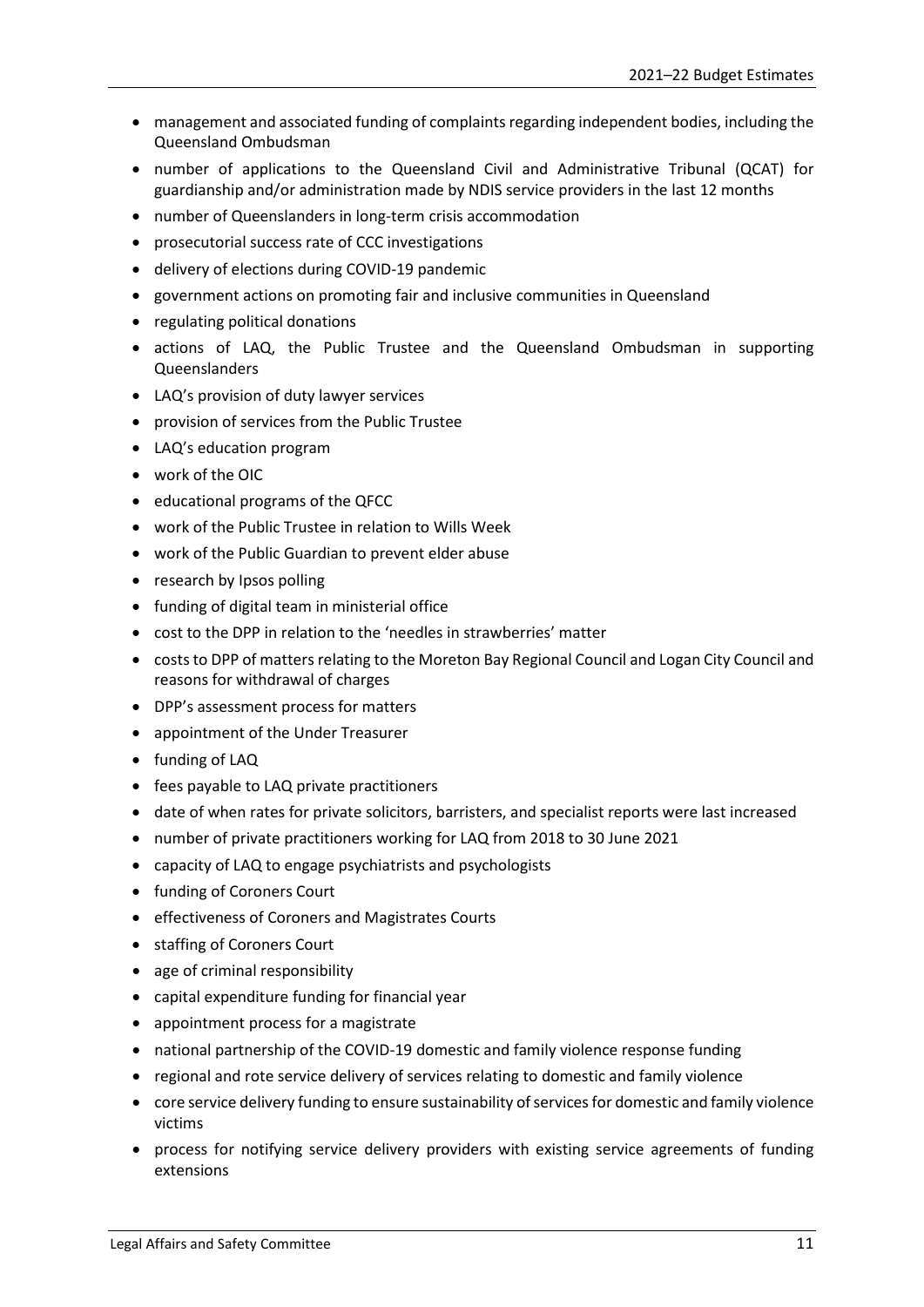- administrative requirement for complying with practice standards framework for service providers when they receive funding
- long-term housing availability for women and children seeking refuge
- timeframe for expected outcomes of the housing and domestic violence roundtable
- access to pet-friendly refuges for women government programs
- costs to RSPCA to fund pets in crisis and contribution of government to program
- funding of outreach services in Noosa for domestic and family violence victims
- funding for children in situations of domestic and family violence
- framework for decriminalising sex work terms of reference and timeframe
- law reform in relation to prohibition of misleading political advertising
- funding for the body corporate and community management commissioner's office
- government's response to contraventions of domestic violence orders in 2020–21 in Townsville
- representation of women in public places
- government assistance for artisan liquor industry in Queensland
- additional resources for QCAT
- funding for frontline services to support women and families experiencing violence
- Queensland Government response to COVID-19 and travel related consumer issues
- update on the Women's Safety and Justice Taskforce
- update on changes to the Gambling Community Benefit Fund
- contribution of Women on Boards initiative to increasing representation of women and alternative approaches considered
- implementation of recommendations of the *Respect@Work* report
- improving price transparency in the funeral industry for consumers
- reproductive choices for women and available support
- update on consideration of shield laws for journalists in Queensland
- support for Queensland women and girls' participation in sporting activities
- update on government's response to domestic and family violence
- support for women and girls through the Investing in Queensland Women's Grants Program
- consideration of the Queensland University of Technology's Property Law Review.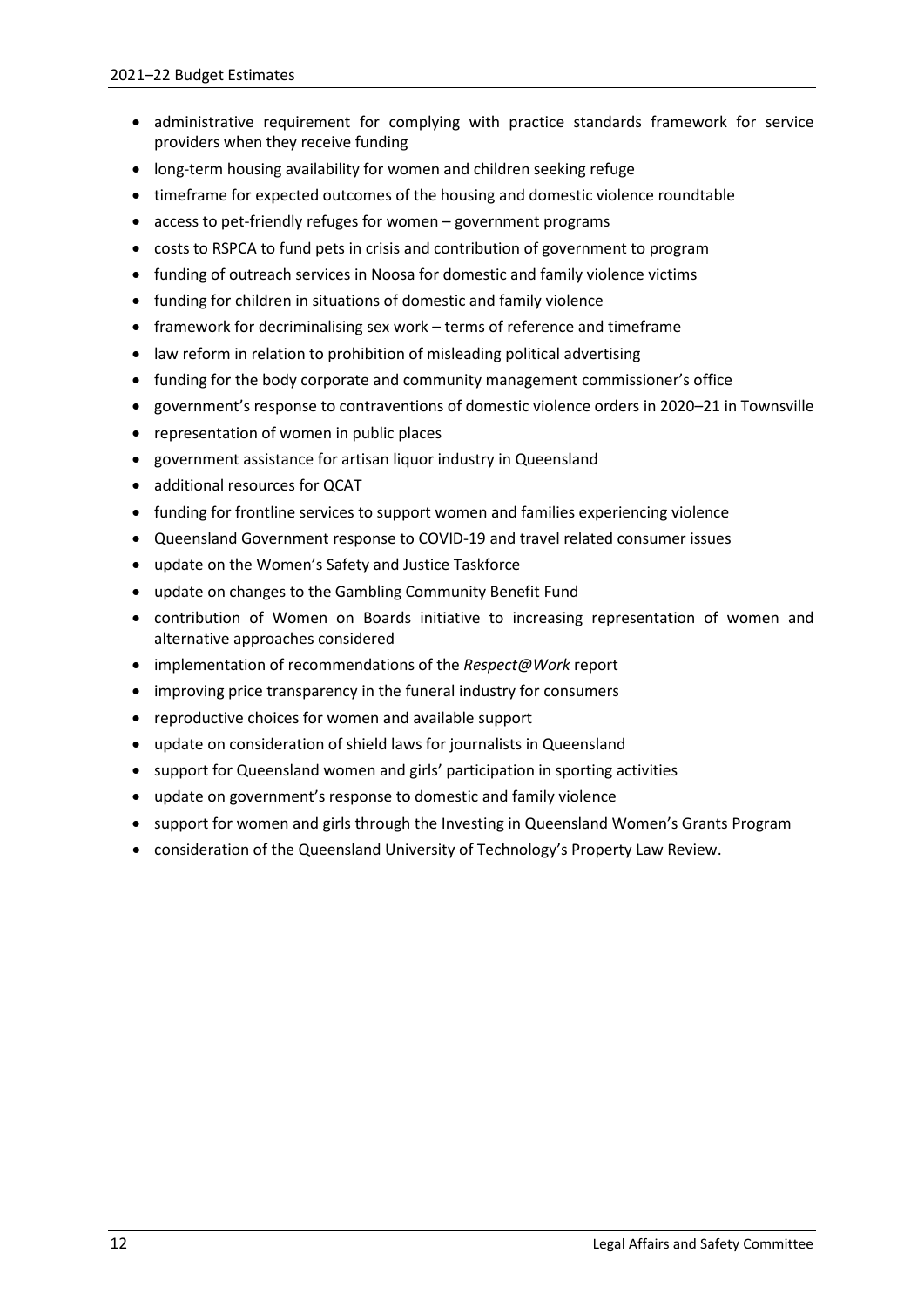### <span id="page-16-0"></span>**4 Minister for Police and Corrective Services**

### <span id="page-16-1"></span>**4.1 Queensland Police Service**

The Honourable Mark Ryan MP, Minister for Police and Minister for Corrective Services, is the Minister responsible for the Queensland Police Service (QPS).

The following table taken from the Appropriation Bill 2021 compares the appropriations for QPS for 2020–21 and 2021–22.

| <b>Appropriations</b>   | $2020 - 21$<br>\$'000 | $2021 - 22$<br>\$'000 |
|-------------------------|-----------------------|-----------------------|
| <b>Controlled Items</b> |                       |                       |
| departmental services   | 2,191,123             | 2,496,168             |
| equity adjustment       | 34,188                | 11,237                |
| Administered Items      | 725                   | $\cdot \cdot$         |
| Vote                    | 2,226,036             | 2,507,405             |

*Source*: Appropriation Bill 2021, Schedule 2, p 17.

#### <span id="page-16-2"></span>**4.1.1 Budget highlights – Queensland Police Service**

The role of the QPS is to work with the community and stakeholders to prevent, disrupt, respond to and investigate crime and eliminate road trauma.<sup>[27](#page-16-3)</sup>

The overall budget for the QPS for 2021-22 is \$2.857 billion, consisting of \$2.701 billion operating budget and \$156 million capital budget. $^{28}$  $^{28}$  $^{28}$ 

According to the Capital Statement 2021–22, the QPS capital program of \$156.1 million will support 'quality frontline services throughout Queensland', including funding police facilities, motor vehicles, vessels, information and communication technology and other essential equipment.[29](#page-16-5)

The SDS states that 2021–22 budget highlights for QPS include:

- supporting the public health response to the declared disaster situation and public health emergency for COVID-19 to protect the community from the spread of COVID-19 and ensure the safety of all Queenslanders
- focusing on road safety activities including the effective enforcement of safe speeds and driver behaviour, including hooning, to reduce road trauma
- trialling metal detecting wands in the Surfers Paradise and Broadbeach Safe Night Precincts to target knife crime
- continuing the highly successful Project Booyah program, a QPS-led collaborative and transformative early intervention program for disconnected and/or at risk young people
- continuing and expanding initiatives under the Youth Justice Five Point Plan to target serious recidivist young offenders on bail
- implementing the Prevention Together Framework and Strategy to collectively build a community culture of prevention and harm minimisation

<span id="page-16-3"></span><sup>&</sup>lt;sup>27</sup> Queensland Budget 2021–22 – Service Delivery Statements, Queensland Police Service, p 1.

<span id="page-16-4"></span><sup>&</sup>lt;sup>28</sup> Queensland Budget 2021–22 – Service Delivery Statements, Queensland Police Service, p 2, 5, 6.

<span id="page-16-5"></span><sup>&</sup>lt;sup>29</sup> Queensland Budget 2021–22 – Capital Statement 2021–22, p 86.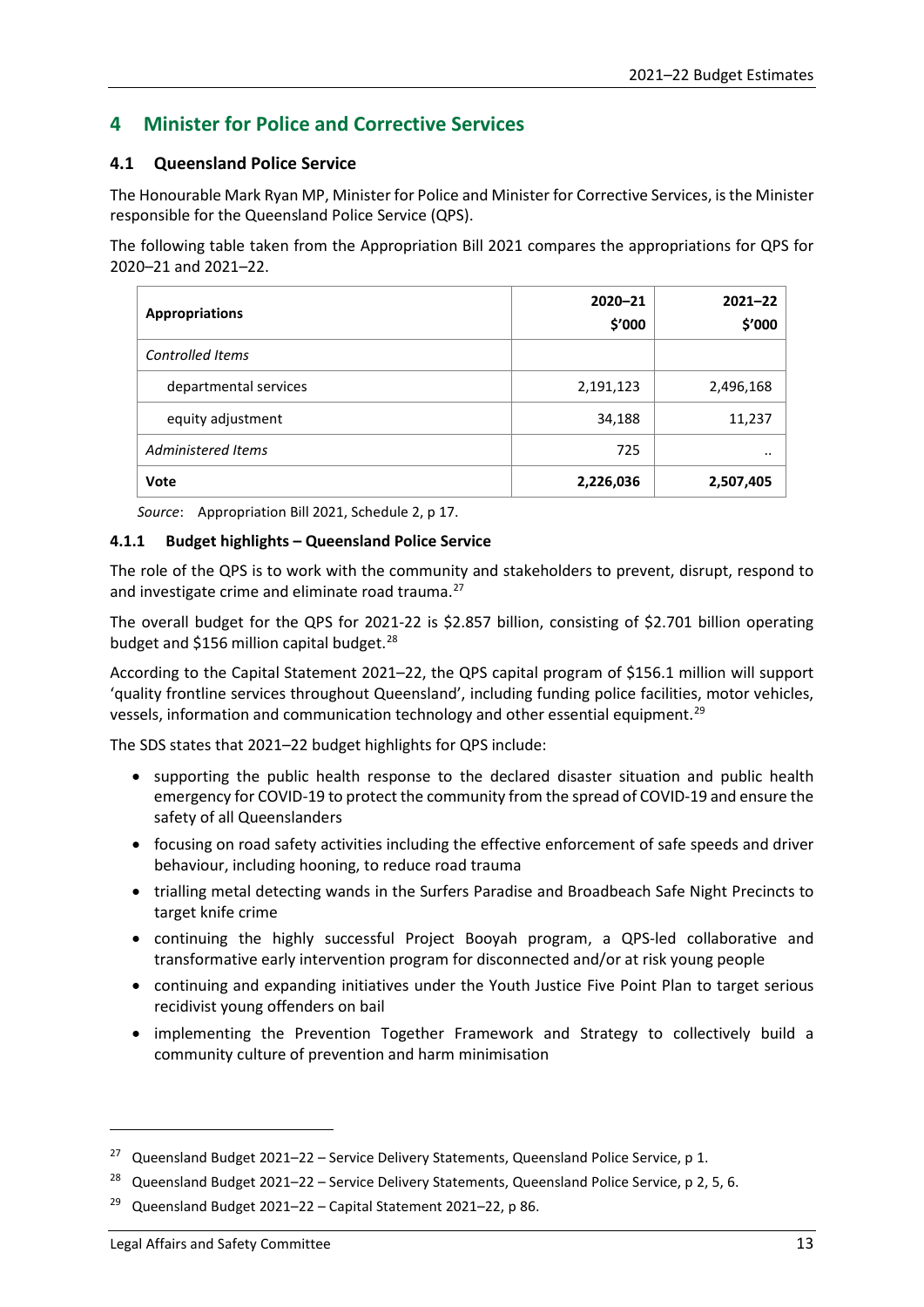- standing up the new Domestic, Family Violence and Vulnerable Persons Command and continuing to support both the implementation of the *Domestic and Family Violence Prevention Strategy 2016–2026* and the Women's Safety and Justice Taskforce which is examining coercive control and women's experiences in the criminal justice system
- continuing the roll out of 25 Mobile Police Beats to deliver a highly visible police presence and enable police to swiftly respond when and where they are needed.<sup>30</sup>

### <span id="page-17-0"></span>**4.2 Queensland Corrective Services**

The Honourable Mark Ryan MP also has ministerial responsibility for Queensland Corrective Services (QCS) which has a separate appropriation.

QCS's purpose is to provide safe, modern and responsive correctional services, which rehabilitate prisoners and offenders and prevent crime, making Queensland safer.<sup>[31](#page-17-4)</sup>

The following table taken from the Appropriation Bill 2021 compares the appropriations for QCS for 2020–21 and 2021–22.

| <b>Appropriations</b> | $2020 - 21$<br>\$'000 | $2021 - 22$<br>\$'000 |
|-----------------------|-----------------------|-----------------------|
| Controlled Items      |                       |                       |
| departmental services | 1,025,723             | 1,066,466             |
| equity adjustment     | 57,472                | 224,035               |
| Administered Items    | $\cdot \cdot$         | $\cdot \cdot$         |
| Vote                  | 1,083,195             | 1,290,501             |

*Source:* Appropriation Bill 2021, Schedule 2, p 16.

#### <span id="page-17-1"></span>**4.2.1 Budget highlights – Queensland Corrective Services**

The budget highlights for QCS include:

- \$364.2 million capital program which focuses on correctional centre expansion and enhancements including \$320 million towards the continued expansion of the Southern Queensland Correctional Precinct and \$20.6 million towards the construction of an additional 398 beds at Capricornia Correctional Centre.[32](#page-17-5)
- trialling the use of electronic monitoring devices to manage serious recidivist young offenders on bail (\$3.3 million)
- undertaking options analyses for prison capacity and health services (\$2.4 million)
- progressing amendments to compel earlier prisoner cooperation to locate a homicide victim's remains under the 'No Body, No Parole' framework.<sup>[33](#page-17-6)</sup>

### <span id="page-17-2"></span>**4.3 Key issues raised at the public hearing**

Issues raised by the committee and visiting Members during the public hearing in relation to the QPS and QCS included:

• rate of youth reoffending as at 30 June 2021 in Queensland

 $\overline{a}$ 

<span id="page-17-3"></span> $30$  Queensland Budget 2021–22 – Service Delivery Statements, Queensland Police Service, p 2.

<span id="page-17-4"></span> $31$  Queensland Budget 2021–22 – Service Delivery Statements, Queensland Corrective Services, p 1.

<span id="page-17-5"></span><sup>32</sup> Queensland Budget 2021–22 – Capital Statement 2021-22, p 71.

<span id="page-17-6"></span><sup>&</sup>lt;sup>33</sup> Queensland Budget 2021–22 – Service Delivery Statements, Queensland Corrective Services, p 2.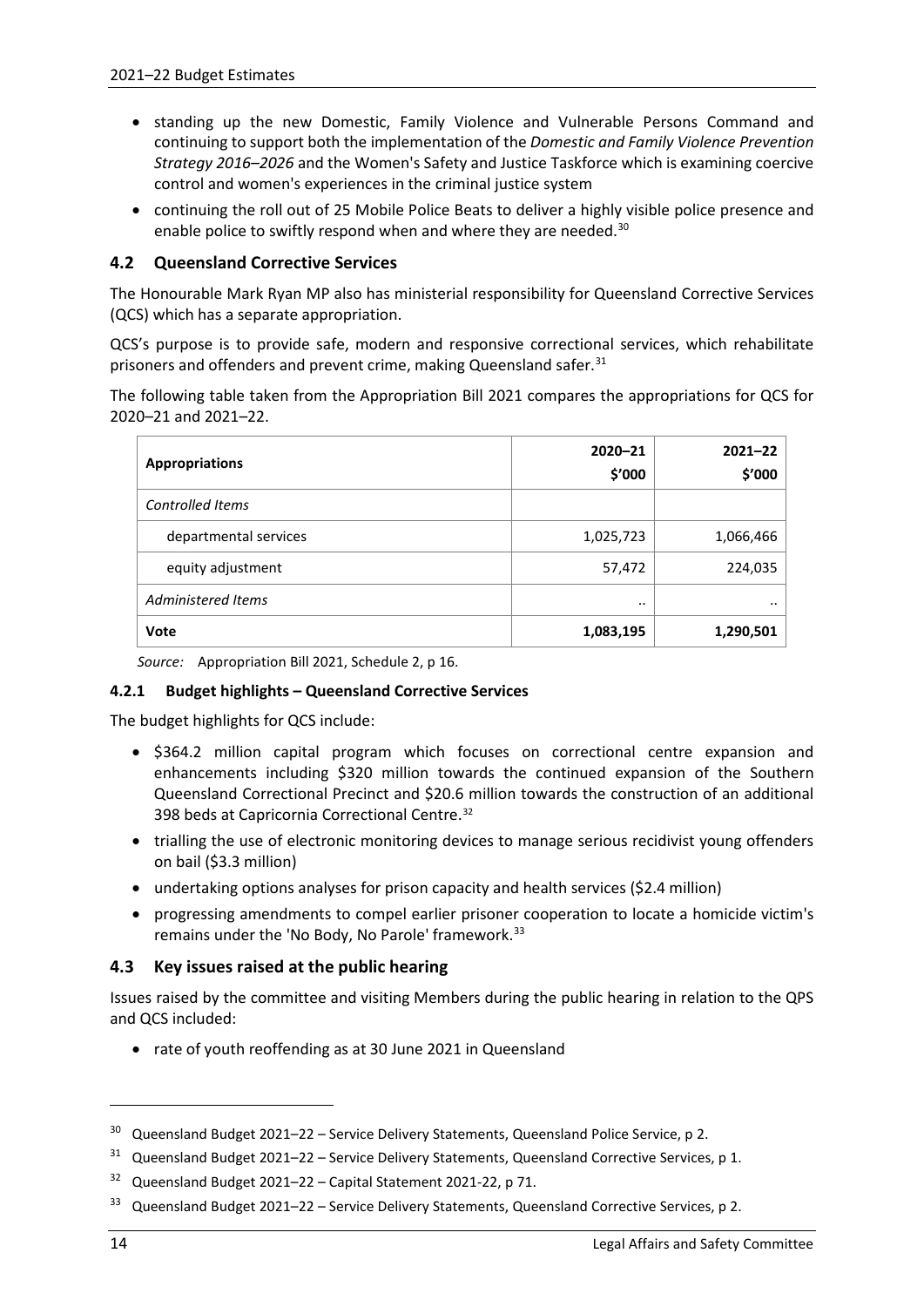- eligibility of juvenile offenders for the charge of breach of bail
- reviews of the Rapid Action and Patrol group and Townsville Stronger Community Action group
- value of property and vehicles stolen in Townsville by juvenile offenders in the 2020–21 financial year
- transfer of the Caloundra watch house facility to Youth Justice for a youth detention centre
- appointment process of police to the senior executive service level of inspector
- funding for QPS's computer-aided dispatch system
- QPS support for addressing poor driving behaviour on Teewah Beach and crime in nearby communities
- Weapons licensing renewals
- investigation into policing of Land Forces protest
- funding of SES training initiatives
- update on QPS efforts, including Taskforce Argos, in protecting children from predators
- work of QPS to protect and support victims of sexual violence
- policing infrastructure and resources underway and planned for the electorate of Caloundra to meet and maintain safety
- process for policing outlaw motorcycle gangs and counterterrorism measures in line with the legislation
- locations of youth detention facilities, remand facilities and prisons in Queensland
- number of double-up bunk beds provided under capital program in correctional facilities
- clarification whether a projected 2021–22 increase of full-time equivalent staff includes the staff who have transitioned from the Southern Queensland Correctional Centre
- process for training QCS staff given the effects of the COVID-19 pandemic
- update on implementing recommendations from the Queensland Parole System Review
- Capricornia Correctional Centre workplace culture review
- review into the Townsville Correctional Centre
- QCS action to reduce the rates of prisoner-on-staff assaults in Queensland prisons
- use of OC sprays in correctional facilities
- number of vacancies for correctional supervisors
- restrictions on illicit drugs in correctional facilities
- bed facilities for prisoners in Queensland
- KPMG report into parole board
- new participants using the opioid institution therapy program in prison facilities
- transition to public-private prisons
- QCS support interventions to help prevent domestic and family violence
- action being taken to address prisoner capacity.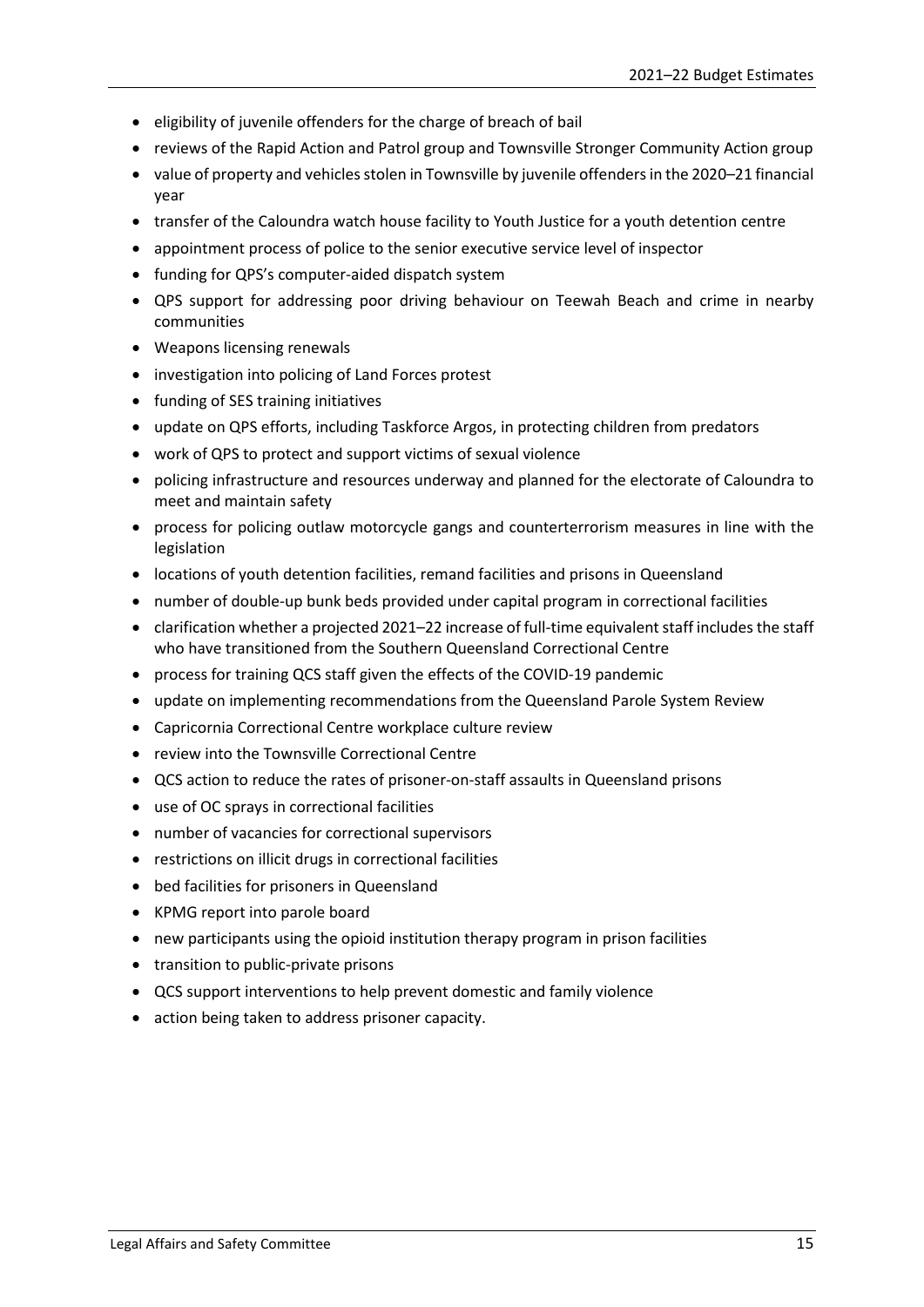### <span id="page-19-0"></span>**5 Minister for Fire and Emergency Services**

The Honourable Mark Ryan MP is the Minister for Fire and Emergency Services. The Minister's portfolio comprises Queensland Fire and Emergency Services (QFES) and the Office of the Inspector-General of Emergency Management (IGEM).

### <span id="page-19-1"></span>**5.1 Queensland Fire and Emergency Services**

The purpose of QFES is to deliver contemporary and effective fire, emergency and disaster management services that meet Queenslanders' needs.<sup>[34](#page-19-4)</sup>

The following table taken from the Appropriation Bill 2021 compares the appropriations for QFES for 2020–21 and 2021–22.

| <b>Appropriations</b> | $2020 - 21$<br>\$'000 | $2021 - 22$<br>\$'000 |
|-----------------------|-----------------------|-----------------------|
| Controlled Items      |                       |                       |
| departmental services | 124,070               | 135,298               |
| equity adjustment     | (6, 515)              | 1,990                 |
| Administered Items    |                       | $\cdot \cdot$         |
| Vote                  | 117,555               | 137,288               |

*Source*: Appropriation Bill 2021, Schedule 2, p 17.

The 2021–22 QFES capital program of \$58.7 million in capital purchases and \$897,000 in capital grants is aimed at supporting the provision of fire, emergency and disaster management services throughout Queensland. Program highlights include \$30.5 million for replacement and new fire and rescue and rural fire appliances and \$8.2 million to continue the replacement of the Maryborough regional QFES headquarters and auxiliary fire and rescue station.<sup>[35](#page-19-5)</sup>

### <span id="page-19-2"></span>**5.1.1 Budget highlights – Queensland Fire and Emergency Services**

In regards to budget highlights for QFES, the SDS states:

QFES will lead Queensland's response to key priority actions addressing relevant recommendations out of the Royal Commission into National Natural Disaster Arrangements. \$10.8 million over 4 years will boost hazard and risk management, the fire danger rating system and emergency warning activities to enhance the natural disaster preparedness capabilities of Queensland communities. The government is holding \$232.3 million centrally to support COVID-19 hotel accommodation, border control and State Disaster Coordination Centre (SDCC) activities as part of the \$480 million being provided in 2021–22 to continue the COVID-19 response. The government is providing additional funding of \$2.5 million over 4 years and \$500,000 ongoing to QFES as part of a total funding package of \$5 million over 4 years and \$1 million ongoing to implement the recommendations of the IGEM review into the Fraser Island (K'Gari) Bushfire.[36](#page-19-6)

### <span id="page-19-3"></span>**5.2 Office of the Inspector-General of Emergency Management**

The IGEM seeks to ensure best possible disaster management arrangements are in place through collaborative leadership, partnerships and innovation.[37](#page-19-7)

 $\overline{a}$ 

<span id="page-19-4"></span> $34$  Queensland Budget 2021–22 – Service Delivery Statements, Queensland Fire and Emergency Services, p 1.

<span id="page-19-5"></span><sup>35</sup> Queensland Budget 2021–22 – Capital Statement 2021–22, p 73.

<span id="page-19-6"></span><sup>&</sup>lt;sup>36</sup> Queensland Budget 2021–22 – Service Delivery Statements, Queensland Fire and Emergency Services, p 2.

<span id="page-19-7"></span> $37$  Queensland Budget 2021–22 – Service Delivery Statements, Queensland Fire and Emergency Services, p 9.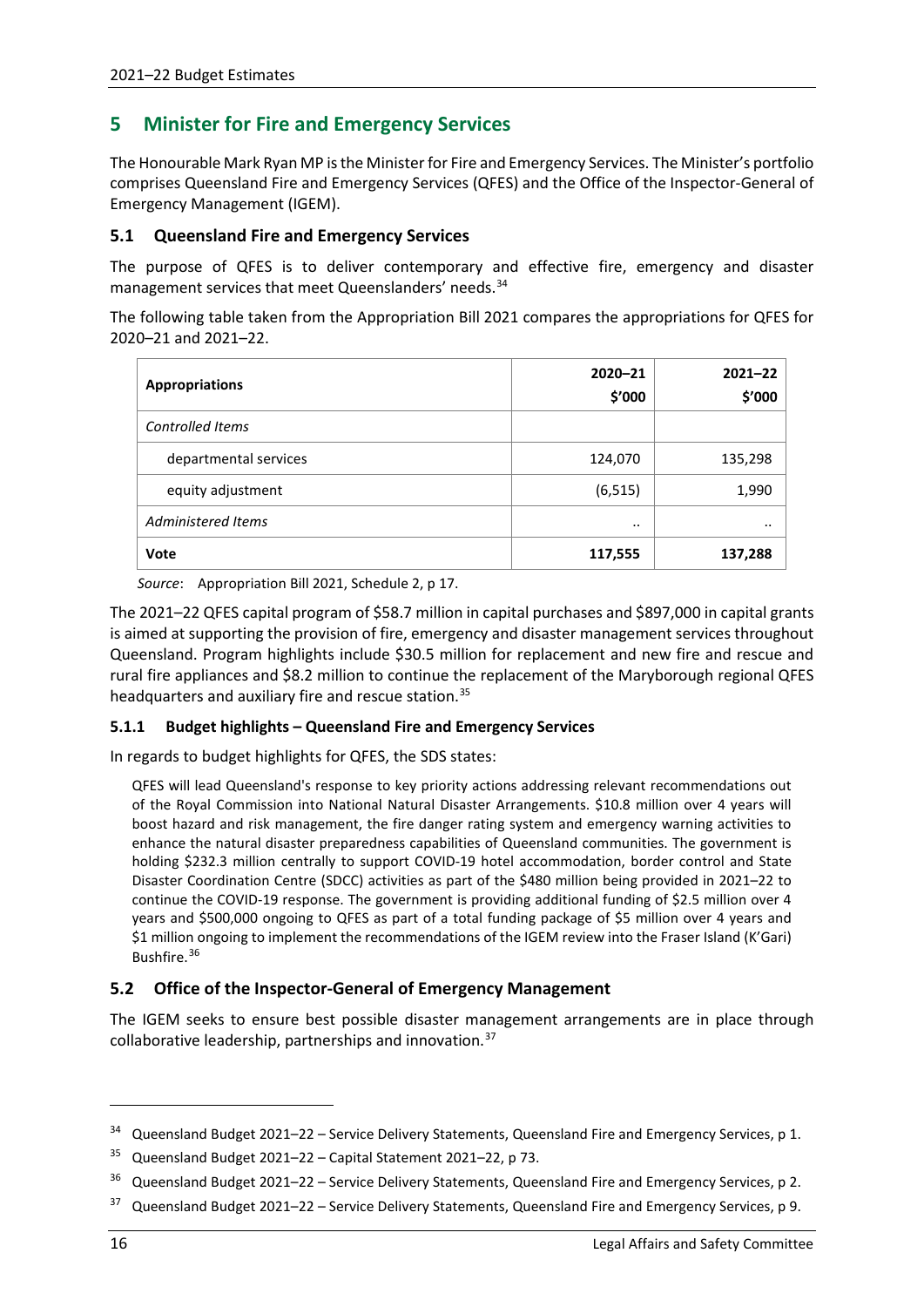The following table taken from the Appropriation Bill 2021 compares the appropriations for IGEM for 2020–21 and 2021–22.

| <b>Appropriations</b> | $2020 - 21$<br>\$'000 | $2021 - 22$<br>\$'000 |
|-----------------------|-----------------------|-----------------------|
| Controlled Items      |                       |                       |
| departmental services | 4,126                 | 4,309                 |
| equity adjustment     |                       |                       |
| Administered Items    | $\cdot \cdot$         | $\cdot \cdot$         |
| <b>Vote</b>           | 4,126                 | 4,309                 |

*Source*: Appropriation Bill 2021, Schedule 2, p 15.

The SDS does not identify specific deliverables for the IGEM in 2021–22 but states that IGEM's objectives include providing assurance and building emergency management capability; and seeking collaborative partnerships.[38](#page-20-1)

### <span id="page-20-0"></span>**5.3 Key issues raised at the public hearing**

The issues raised by the committee and visiting Members during the public hearing in relation to QFES and IGEM included:

- cost of KPMG review of the structure of QFES and timeframe for release to the public
- amendments to allow Australian-based pilots to operate the large air tankers (LAT)
- funding of QFES and delivery of services
- funding to facilitate the annual state level exercise of the Queensland Bushfire Plan
- average cost of a new urban fire appliance and comparison with previous financial years
- review of interagency protocol for fire management and fiscal protocols
- timeframe for releasing the State Emergency Service (SES) review report and associated funding to implement its recommendations
- funding of SES and proportion allocated to training initiatives for minimal training requirements
- funding to support marine rescue volunteers
- details of agreement with Victoria in relation to the LAT
- current allocated budget for leasing the LAT under the new agreement
- update on the rollout of photoelectric smoke alarms as per legislative changes
- update on support for frontline emergency services, including the Rural Fire Service and SES
- QFES actions to help keep children safe
- building emergency management capability.

<span id="page-20-1"></span><sup>38</sup> Queensland Budget 2021–22 – Service Delivery Statements, Queensland Fire and Emergency Services, p 9.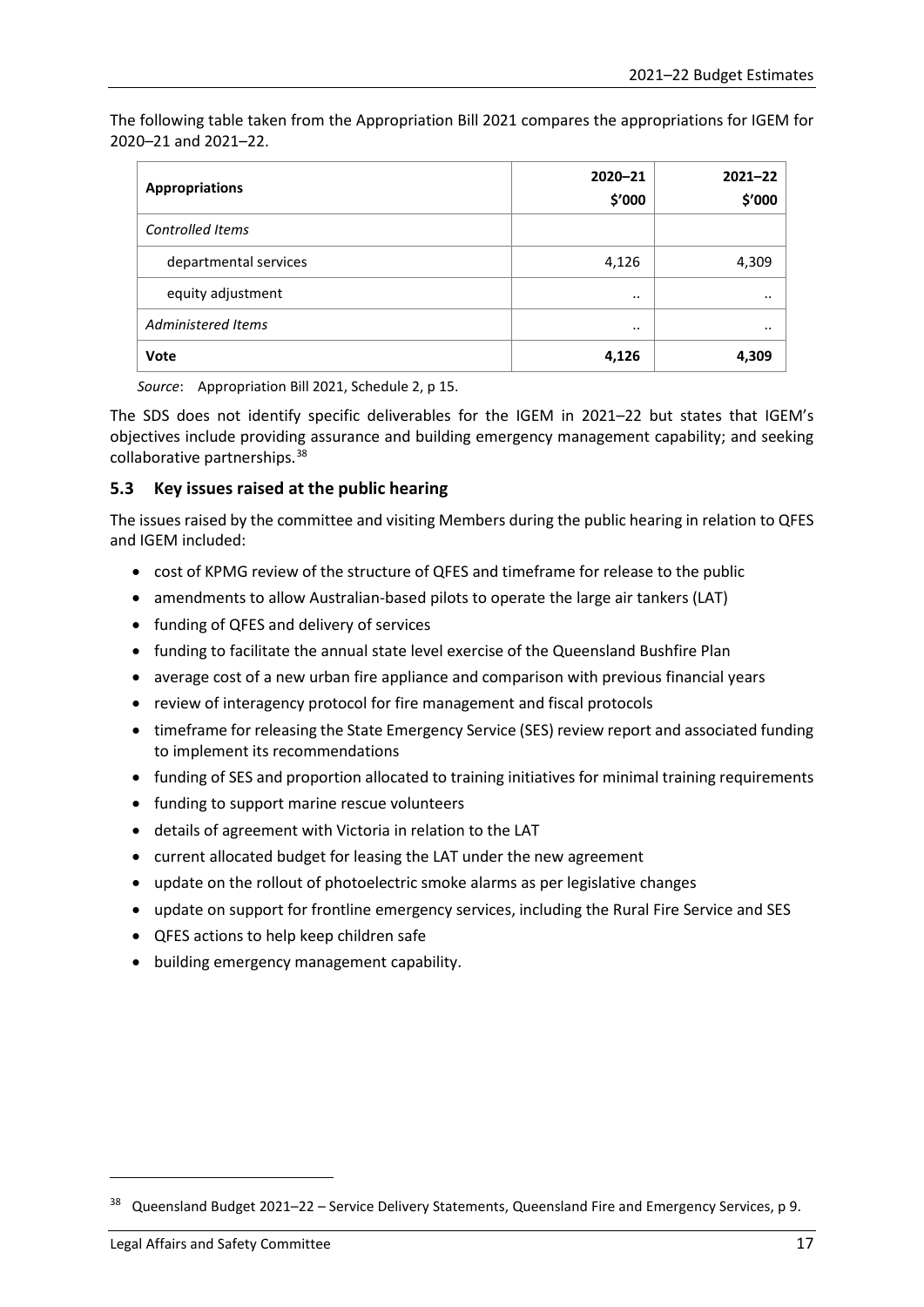## <span id="page-21-0"></span>**Statements of Reservation**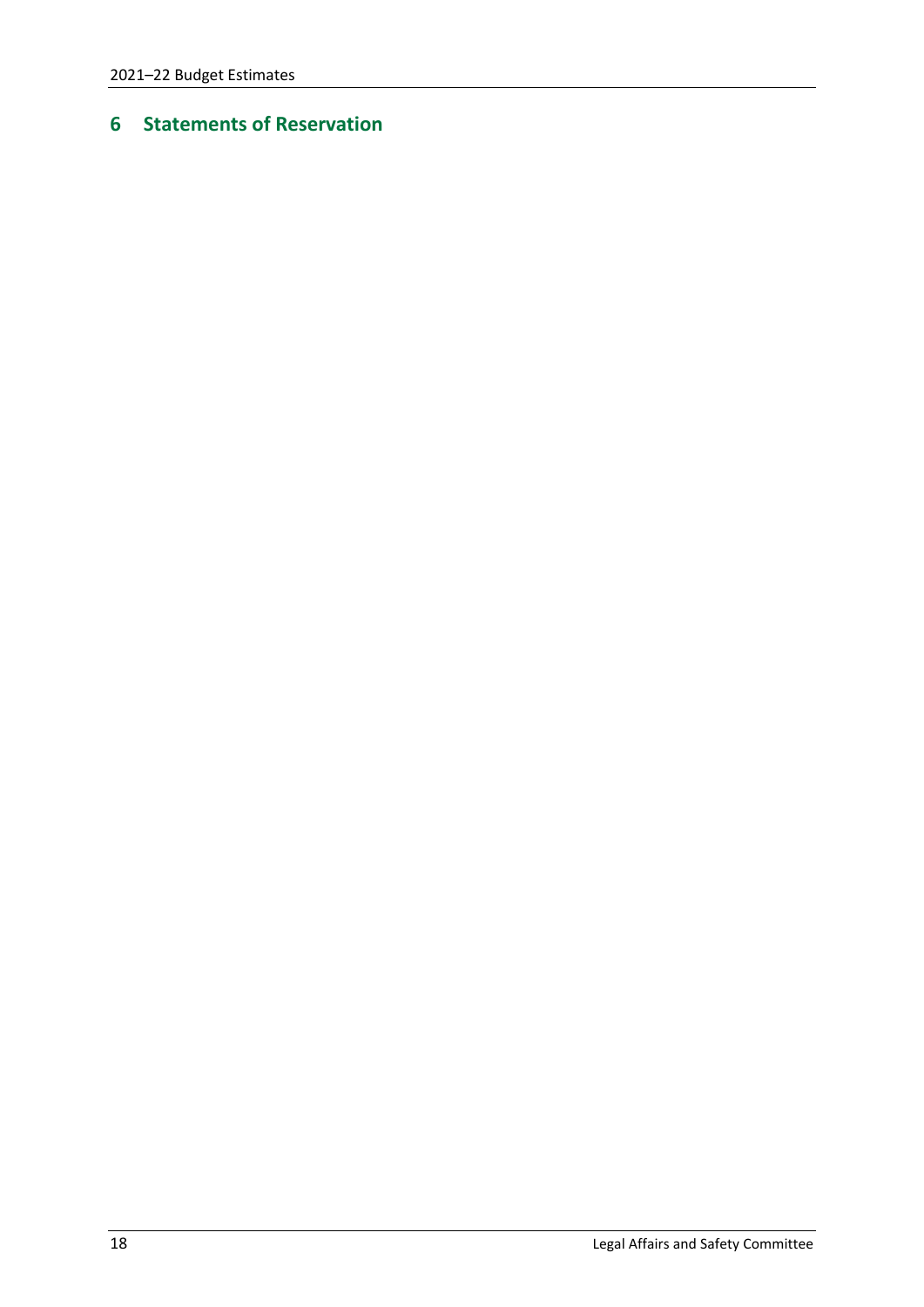#### **Legal Affairs and Safety Committee – Budget 2021/22 Statement of Reservation**

The LNP agrees with passing the 2021/22 Budget.

However, honest Queenslanders expected more from the Labor Government's budget.

With the health system in crisis, they deserved solutions to fix ambulance ramping and the evergrowing surgery waiting lists.

With small and family businesses going to the wall under the pressure of COVID lockdowns, they expected the Labor Government to step up and provide COVID support payments.

With young criminals running rampant throughout Queensland, they expected action to keep their family and possessions safe.

With double income families struggling to buy or rent a home, they expected action to be taken to release more land.

What they received was a budget which announced funds without funding and \$4 billion cuts to vital infrastructure spending.

#### **Justice and Attorney-General**

As occurred in the deliberations of the Legal Affairs and Safety Committee in relation to the 2020-21 Budget, issues were raised concerning this year's Budget that indicated the government fell short in relation to important issues of behaviour and in relation to the prudent expenditure of public funds.

The conduct of two cases arising from investigations by the Crime and Corruption Commission – into Logan City Council and Moreton Bay Regional Council - and the "needles in strawberries" prosecution – was the subject of significant questioning. Shortcomings in the prosecutorial process led to an admission by the Attorney General and Minister for Justice, Minister for Women and Minister for the Prevention of Domestic and Family Violence that "the Director of Public Prosecutions is always looking at how they can improve their processes and work with the CCC". (*Hansard*, 12 August 2021, p 19)

The fact that these cases took some years before being discontinued, involving the expenditure of public money by either or both the CCC and DPP and potential damage to reputations, is a matter for regret and efforts must be made to ensure that a repeat of such circumstances is avoided.

The Chair of the CCC was also quizzed on the expenditure of public funds amounting to \$560,000 by the government to finance polling into its response to the COVID-19 crisis. The Chair declined to speculate on whether such conduct would be the subject of a complaint and, therefore, subject to CCC assessment.

The Attorney General indicated that she had not been briefed on the polling.

The Chair also responded to questions about the CCC's concerns about the misuse of private information in the public sector. The Chair said:

"… the maximum penalties are sufficient; there is no doubt about that. As I have said in the past publicly, we are disappointed with some of the court outcomes." (*Hansard*, 12 August 2021, p 7)

It was revealed the CCC has issued the vendor of the CCC's case management system with a notice of suspension under the contract as a result of security vulnerabilities which could extend to May 2022, the date by which the system might go live. Again, the government's experiences with information technology systems could only be described as sub-optimal.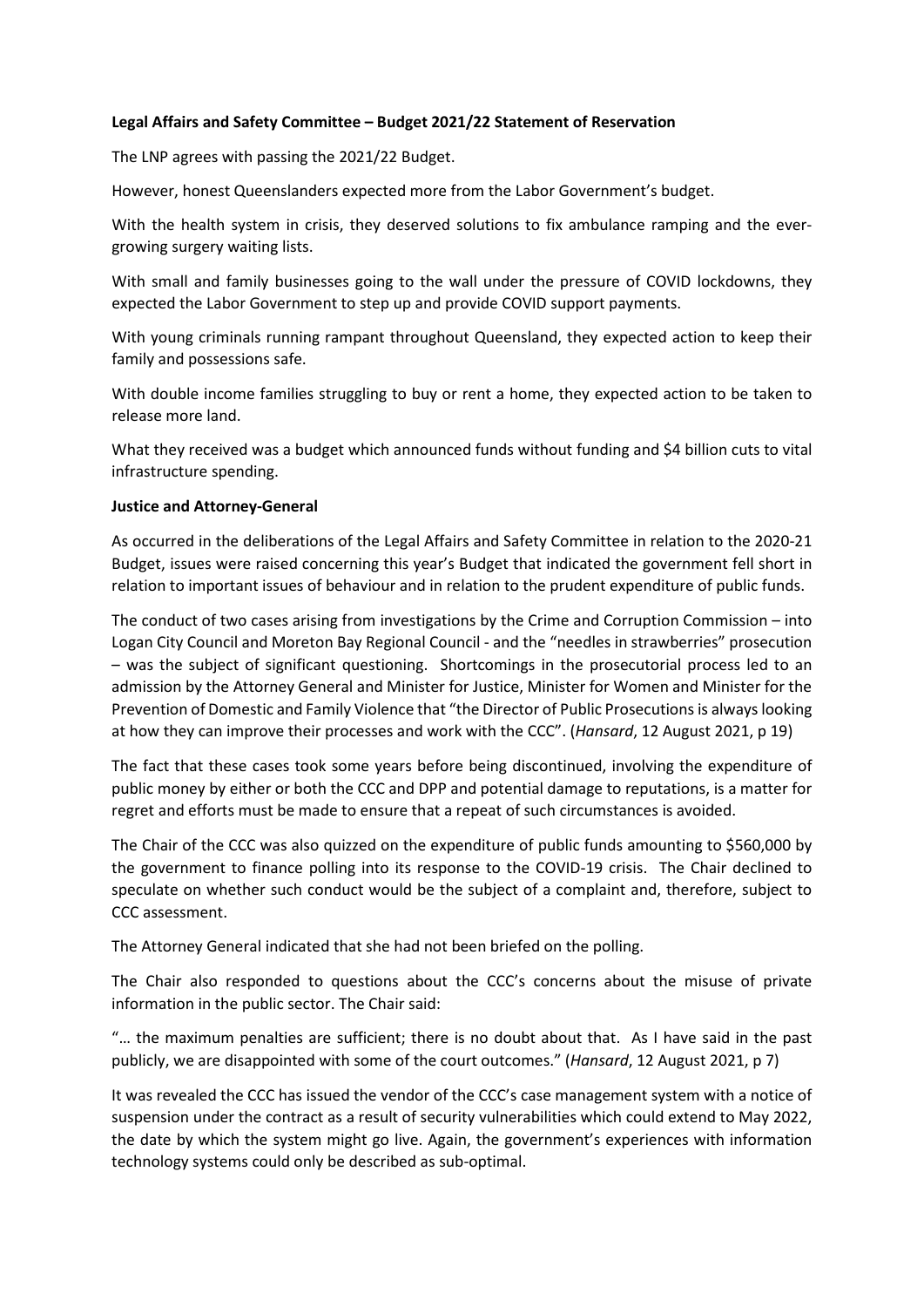The Attorney General gave assurances that, despite funding restraints, support for two critical services – the Coroners Court and Legal Aid Queensland – would be able to function without a loss of essential services to Queensland communities. Support for both organizations is vital, and the government should remain vigilant to ensure that people are not disadvantaged as a result of any funding changes.

Transparency remains a critical challenge for the government, and one which is not always met. Under questioning the Attorney revealed that "one of my ministerial staff works for the government media unit". (*Hansard*, 21 August 2021, p 18)

At the same time, neither the Attorney nor the Chair of the Crime and Corruption Commission were able to answer questions concerning an inquiry into the appointment of Mr Frankie Carroll as Under Treasurer. This came despite an invitation from the Director General of the Department of Premier and Cabinet that such questions should be directed to the CCC.

Following on from last year's Estimates hearings, the Attorney again gave a commitment that "at this stage Queensland has no plans to raise the age of minimum criminal responsibility". This comes against the background of growing internal pressure to do just this.

#### **Women and the Prevention of Domestic and Family Violence**

The LNP exposed the Queensland Government's shortfall in protecting victims of domestic and family violence compared to other Australian jurisdictions.

Queensland victims of domestic and family violence expect more from the Labor Government - not less support than victims who reside in Victoria and New South Wales.

A lack of funding and housing as well as a lack of innovative policy were the key themes in the estimates hearing.

The LNP quizzed the Minister as to why victims of domestic violence in Queensland receive less support from their Government than Victorians. For instance, on the back of the \$25 million that was allocated to the State by the federal government in response to COVID-19 and domestic and family violence, the state government contributed only \$7.5 million (representing only 29 per cent of the federal government's contribution). In comparison, their Victorian counterparts committed \$20 million, which equates to 65 per cent.

Unlike Queensland, Victoria and New South Wales are prepared to invest in innovative policies to ensure victims of domestic and family violence have access to safe, affordable, and accessible housing. One such policy is 'pet-friendly' refuges. As expressed by the Opposition during estimates, pets can be a legitimate barrier for women who want to escape domestic violence but do not want to leave their pets behind.

New South Wales contributed a \$500,000 one-off grants program for refuges and animal shelters while Victoria committed \$1.3 million aimed at linking refuge and accommodation services with vets, animal shelters and boarding facilities. In stark contrast, Queensland committed less than one-tenth of what Victoria was prepared to fund.

While the LNP applauds the RSPCA's 'Pets in Crisis' Program, the Labor Government's contribution to this program is simply not good enough. In fact, the RSPCA's program is at risk. To continue delivering the program, the RSPCA needs \$250,000 annually. Without this, women and children will have less housing options and are more at risk of never escaping their violent relationship.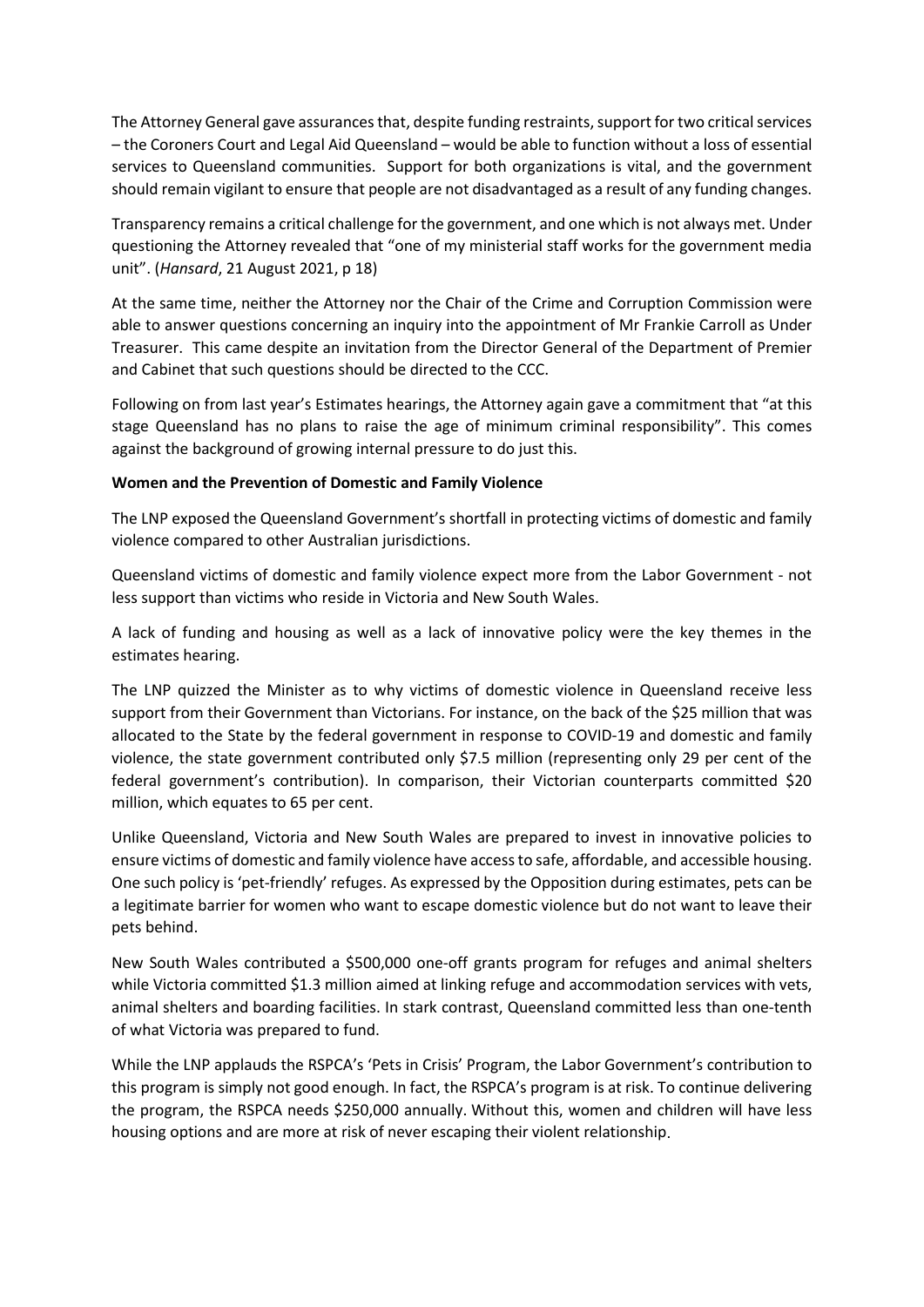#### **Police, Corrective Services, Fire and Emergency Services**

The evidence produced at the hearing raised serious concerns about the Labor Government's capacity or willingness to reveal important information about their ability to manage aspects of the portfolio.

This has led the LNP to have no faith in the Labor Government to control or reduce crime in Queensland, including in areas like Townsville. Despite a review being completed 'some months ago' into the Rapid Action and Patrols Group and the Townsville Stronger Community Action Group, the Minister would not commit to when the findings of the report would be released.

When asked about whether she had received feedback from operational police officers with regards to making juvenile offenders eligible for the charge of breach of bail, the Commissioner did not address the question. Furthermore, the Commissioner advised that any youth reoffending data is not held by the QPS, and that requests would need to be directed to Youth Justice.

When asked a direct question in relation to what was the value of property and vehicles stolen in Townsville by juvenile offenders in the 2020-21 FY, the Minister and Commissioner stated that this data was not available. The LNP find this extraordinary considering that there is provision on every crime report for the value of property stolen or damaged.

Furthermore, this information would also be provided on Court Briefs (QP9's) in relation to restitution. Information provided to the LNP outside of estimates suggests that values are being provided on many crime reports. Aside from the human cost of crime in Townsville, LNP members of the committee believe that not having values of property included is masking the tremendous financial impact of these crimes.

Of concern, it was established that the proposed Caloundra Youth Remand Centre had been discussed for 12 months with the QPS, well before the last election. This revelation shows the community of Caloundra were kept in the dark on the proposal prior to the last election. The LNP is disgusted at the Labor Government's lack of honesty with the community of Caloundra. The location of this youth jail without community consultation near a childcare centre, school, funeral home, hospital, RSL and retirement village is disgraceful. The people of Caloundra expect better.

In an extraordinary exchange whilst discussing the new Caloundra Youth Remand Centre the Minister spruiked that young offenders are held in watch houses. He further stated, "There are young people held in watch houses all the time." The Minister then went on to list the details of six young people currently being held in watch houses located at Cairns, Brisbane, Pine Rivers, Maroochydore, Mackay and Mt Isa. This appears to be in direct conflict with the Labor Government's own policy of not holding children in watch houses.

In relation to the recent judgment against the QPS by Justice Boddice regarding the appointment of 26 Police officers to the rank of Inspector, the Commissioner confirmed that the appointments would not be set aside. The Commissioner also confirmed that one of the appointments was a Mr Simon Tayler who was the Labor candidate for Mt Isa in the 2015 State Election.

Regarding the current CAD system, the Commissioner admitted that it was a legacy system as identified in the Greenfield Review however believes the system is still functional. There is no money in the budget for a replacement CAD system despite the contract expiring in June 2022, and the QPS is only in 'discussions' with other agencies (QFES and QAS) about 'what the future of CAD looks like.' The LNP holds serious concerns about the QPS's ability to replace the current CAD system in a timely manner and any adverse outcomes as a result of any unacceptable delays.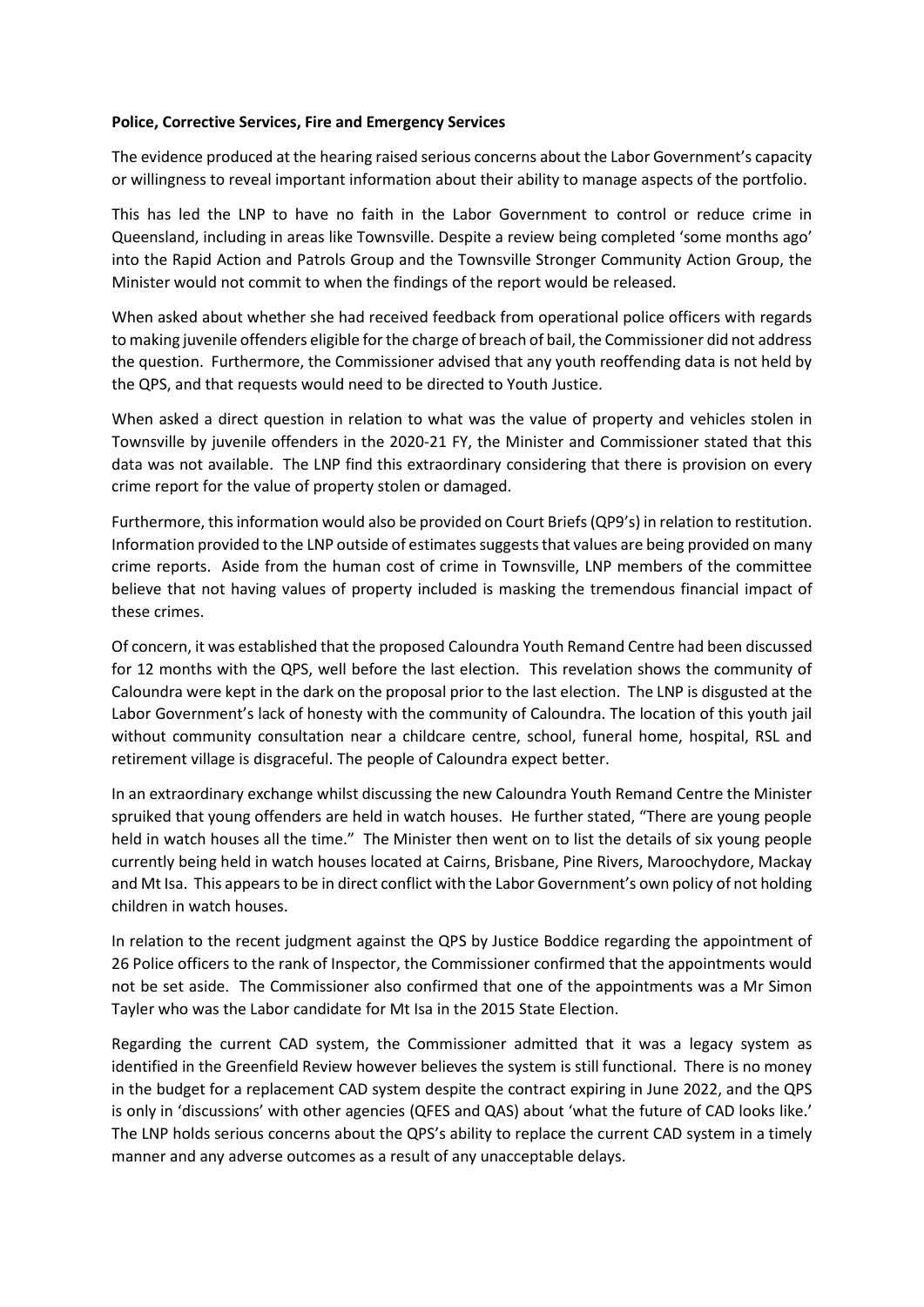With respect to COVID operations - in response to a Question on Notice for these estimates hearings detailing the work completed by the QPS directly relating to COVID duties, the LNP has serious concerns about the impact that this has had on the QPS ability to undertake business as usual. An analysis of the work performed confirms, without doubt, there have been significant impacts. Given the ongoing issues with crime across the state it is a realistic assumption that the two issues are invariably linked. There are also serious concerns regarding the impact on the QPS budget.

### **Corrective Services**

The LNP Committee members hold concerns regarding the Labor Government's apparent inability to manage prisoner numbers resulting in consequences including overcrowding and assaults.

The numbers of prisoners being held within correctional facilities in Queensland continues to be an issue. This continues a disturbing trend from previous years with current capacity shown to be 125.8 percent. Despite the history of this issue the Commissioner admitted that there are still prisoners sleeping on mattresses on the floor and that 'we do not want anyone sleeping on the floor.' This is unacceptable and displays an inability by the current Palaszczuk Government to plan for the future.

When questioned in relation to the very disturbing trend of assaults across every category being triple the target, the Commissioner advised that this was taken seriously. However, the LNP members of the Committee believe that this is also linked to the current overcrowding and more needs to be done.

Whilst answering questions, the Commissioner advised that several measures had been introduced including OC spray, load bearing vests and body worn video. When asked how many occasions OC spray been used the LNP is astounded to learn that the answer was unknown. Furthermore, the Commissioner advised that, 'We are in the process of establishing a mechanism to ensure that we record every presentation and every use of OC spray." This indicates that mechanisms that should have been in place prior to its introduction were not in place. Considering OC spray is classed as a 'category R' weapon, this is of serious concern. Corrective Services could have easily liaised with the QPS on their policy and adopted the same prior to its introduction for inclusion in training.

Regarding the SDS and the increase of 344 full time staff this financial year it was established that this included staff who have transitioned from the Southern Queensland Correctional Centre. This equates to only an additional 104 staff for the financial year. When questioned about how many supervisor vacancies existed across correction centres, the Minister advised that there was 13 and stated that was 'quite low'. The LNP holds concerns regarding the Labor Government's ability to provide adequate staff to ensure the safety of the community, staff and prisoners, particularly given the current overcrowding. With an ever-increasing prisoner population all staffing positions are vital.

When questioned in relation to the Sofronoff Review (QLD Parole System Review) it was established that 36 recommendations have still not been completed. In particular, recommendations 81 (Ensuring information available to Victims Register) and 84 (Procedures regarding DVO) are yet to be completed. When questioned, the committee was advised that these would be completed by the 30 June 2022. The LNP consider that the recommendations of the Sofronoff Review should be implemented as soon as possible.

Following questioning regarding the workplace review of Townsville Correctional Centre the Committee was advised that the findings of the review were not provided to other centres. This is seen by the LNP members of the Committee as a missed opportunity to improve workplace culture at other centres.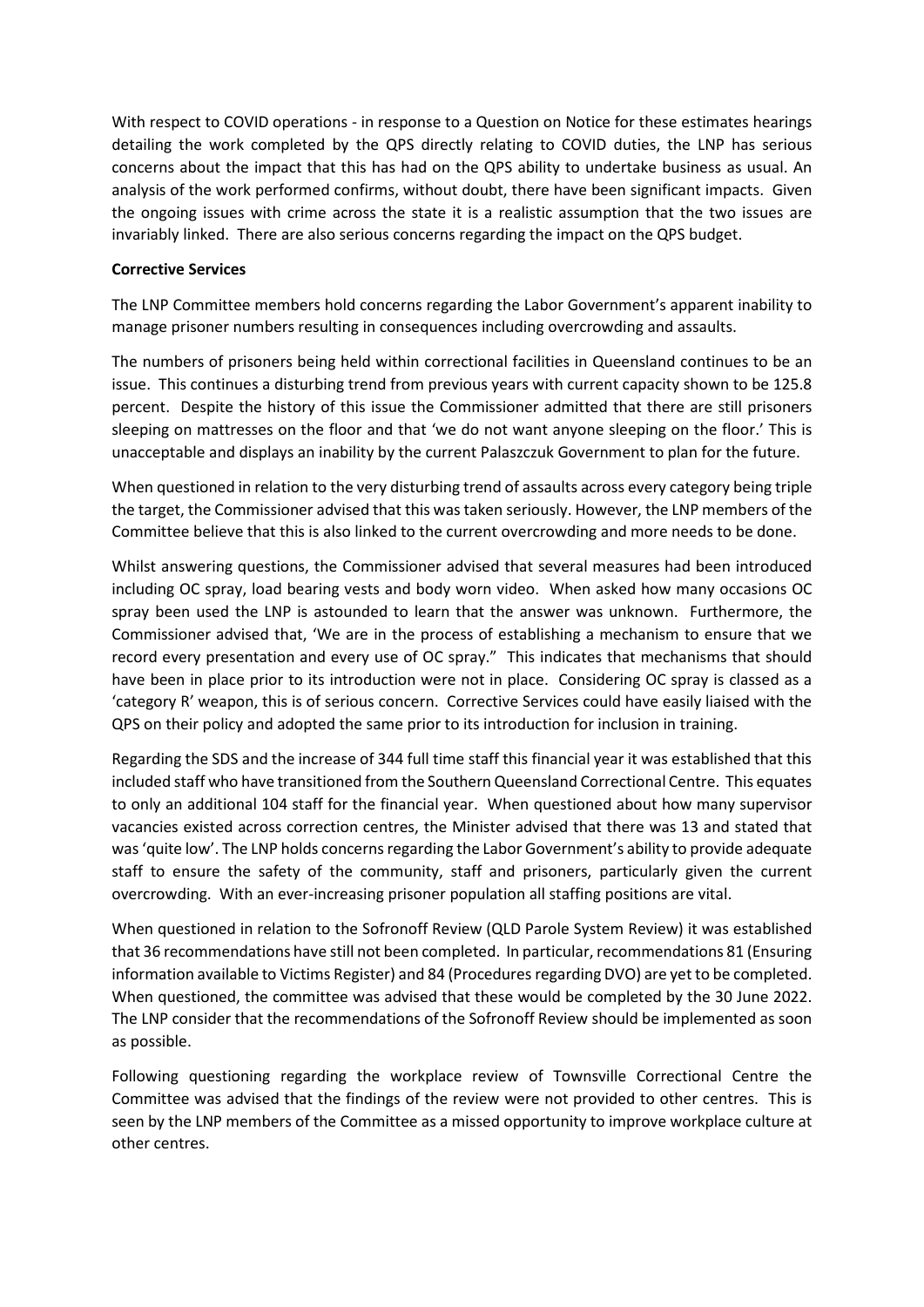In an extraordinary revelation, the Commissioner could not provide details on what assaults on Corrections staff remained unsolved or unfinalised, instead insisting that information is held by the QPS in the Corrective Services Investigation Unit (CSIU). The LNP is very concerned that Corrective Services Managers are not in possession of this information given the importance of providing a safe work environment for their staff.

#### **Fire and Emergency Services**

The LNP has concerns regarding crewing for the Large Air Tanker which will be contracted for a period of four years. The LNP would like to see Australian crew used and when seeking assurance from the Commissioner to this regard were informed that '…the operator is going to consider …' and '… it is the intent of the operator to explore the option …' which does not provide the LNP confidence that this initiative will be enacted.

With respect to COVID operations, the Commissioner confirmed that costs regarding support to the QLD Police on border operations is being absorbed into QFES operating expenses. The LNP are concerned that there may be shortfalls with respect to other services or functions as a result.

With respect to the allocated \$18 million in the capital program for the purchase of 40 urban fire appliances, the LNP is sceptical that the listed budget will be adequate given the cost of a type three pumper is \$850,000 to \$870,000. The LNP will be monitoring these acquisitions closely.

The LNP questioned the Minister in relation to when the findings of the review into the SES would be released. The review cost taxpayers \$250,000 and was received by the government more than 12 months ago. The Minister would not inform the committee when the findings of the report would be released despite repeated questioning. The LNP is convinced that the Labor Government has something to hide by not releasing the report and will continue to prosecute this issue.

#### **Conclusion**

The LNP believes this budget provides little reassurance to honest Queenslanders that ambulance waiting times and hospital waiting lists will drop.

It provides little reassurance that crime rates will fall, or that planning is being done to bring on a supply of housing stock for people to own or rent.

It provides little reassurance on the delivery of infrastructure needed to get people home to their families faster.

Queenslanders deserve more from this third term Labor Government.

Laura Gerber MP **Andrew Powell MP Andrew Powell MP** Member for Currumbin

 $\#$ 

**Deputy Chair Member for Glass House Inc.** Member for Glass House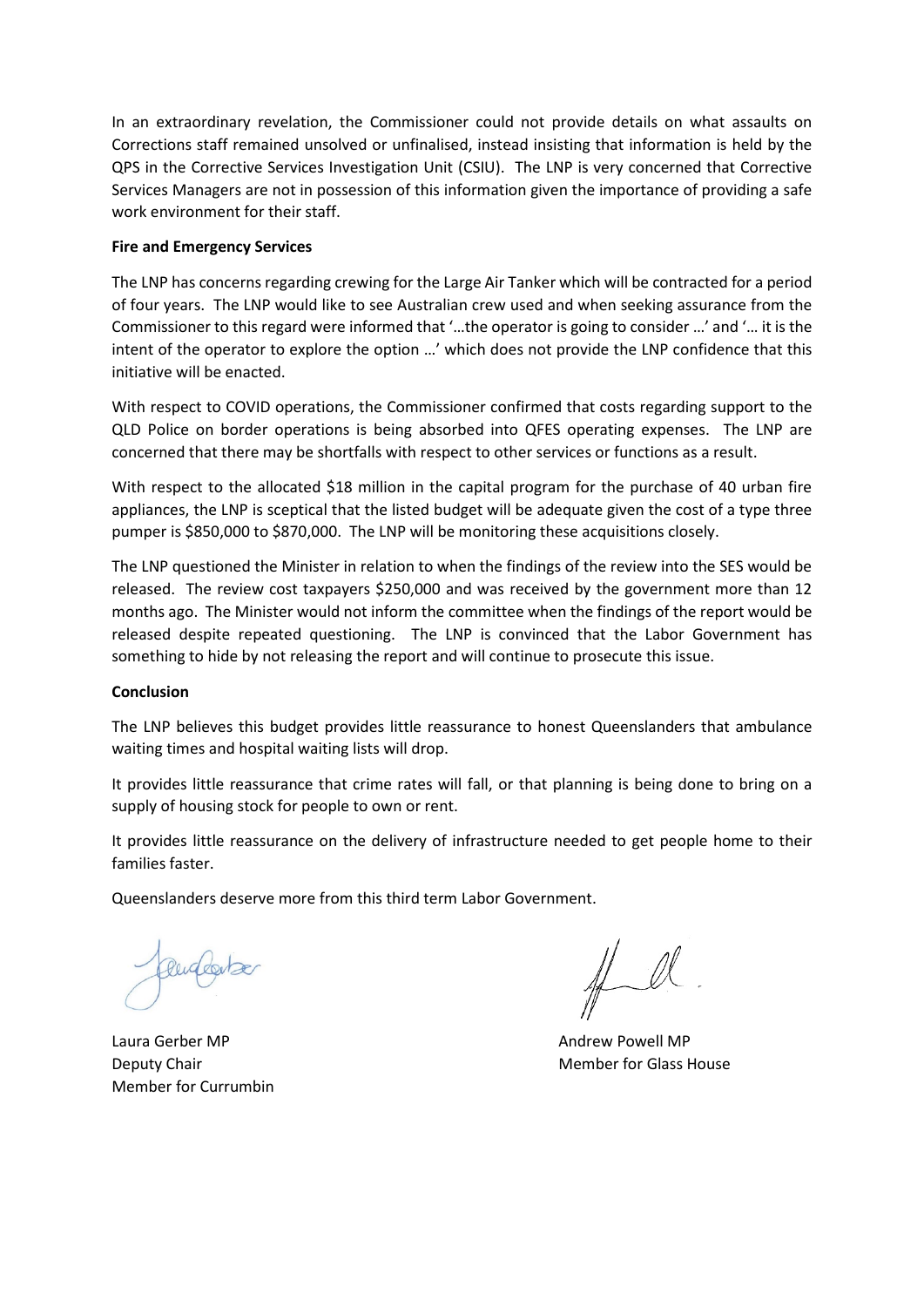### **Report No. 11, 57th Parliament – Consideration of 2021-22 Budget Estimates**

**Statement of Reservation Sandy Bolton MP – Member for Noosa** 

Whilst I am supportive of Report No. 11 Consideration of 2021-22 Budget Estimates, there are 4 items that need to be brought to the attention of the House, hence this Statement of Reservation.

Firstly, the Budget this year was produced and delivered against the backdrop of ongoing lockdowns due to COVID-19 outbreaks, with its resultant negative impact as government must now deal with an increased debt in endeavours to maintain the economy's momentum.

These lockdowns are having a devastating impact on our small business and residents, with my community as well as broader Queensland facing mental, health and financial consequences that were previously not considered. The provision of small, one-off payments or grants, waiving of fees and tax deferrals are welcome, however do not give the guaranteed level of assistance they need for every day that they may have to close into the future. Many of our wonderful businesses are struggling to climb out of the devastation that COVID lockdowns have delivered.

The big question remains – how is this needed assistance going to be funded over the long-term, when National Cabinet and its participants are still not in full agreement on lockdowns, border closures and vaccination passports?

Secondly, the Queensland Government's Economic Recovery Plan has set the foundations for this Budget. The test will be ensuring that the debt is used to reduce unemployment, counter underemployment, and assist economic growth, whilst maintaining and increasing our essential services as well as addressing our housing crisis and growing health waitlists. Queensland businesses must be supported as the economy attempts to recover from the setbacks of domestic and international travel restrictions and ongoing lockdowns. Trust and confidence can only develop from surety, which is essential as part of this Economic Recovery Plan.

Thirdly, once again during this process, there were examples of where we can improve the efficiency of the Committee and Estimates system, which should be dedicated to progressing lines of questioning that have the stated aim of being able to ascertain where and how Queenslanders' money is being spent.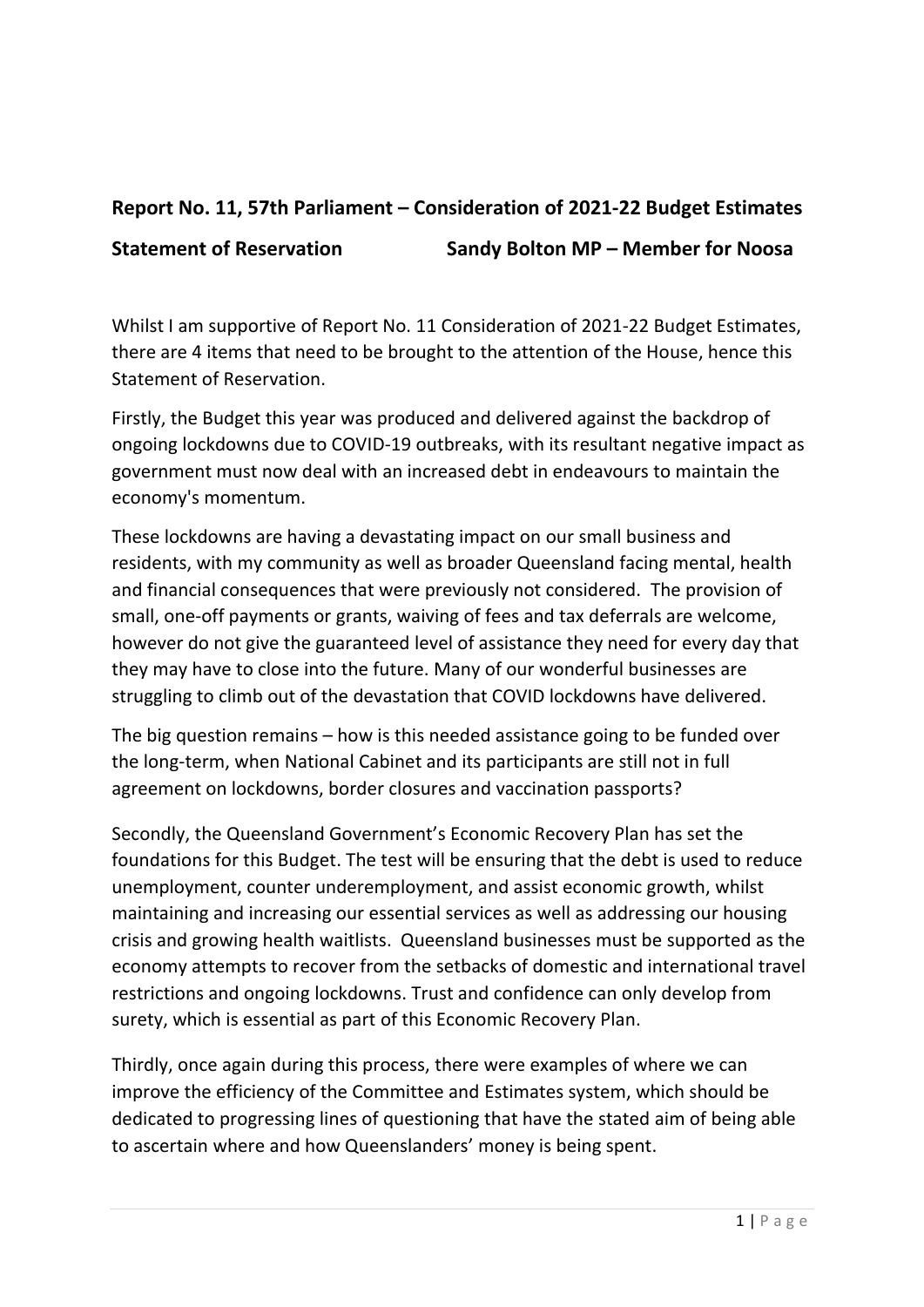Lastly, there are difficulties due to time constraints for crossbenchers to adequately address concerns, and our questions regarding independent statutory authorities, their functions and oversights was not able to allay concerns that they have the necessary funding to fulfil their obligations fully. An example is the Electoral Commission of Queensland still not having additional funding to ensure privacy protection of voter information in relation to the postal vote process, or for review of the existing electoral boundaries which engender unequal democratic representation.

In addition, to drill down to the funding commitments for domestic violence packages for women and their children when in emergency refuges could not be fully completed.

Similarly, further questioning was needed to ensure that funding for people's safety and security, whether that be through additional police being activated in crime hotspots, relevant aerial firefighting pilots being available 24/7 to respond to bushfires, or essential training packages for our SES volunteers – the time allocated is insufficient to ascertain the details within.

These four items demonstrate some of the major concerns that non-government members continue to have – that the Committee System process, including the Estimates Committee System process, needs reviewing to become an efficient and effective mechanism.

In this Statement of Reservation, I am therefore once again submitting a recommendation for a way forward which would ensure that both the government of the day, the opposition and crossbenchers are able to present and receive information, be able to properly scrutinise and analyse it, and ensure that Queenslanders' money is being appropriated to their expectations.

### *RECOMMENDATION:*

As the Estimates hearings process and Committee function is impacting the efficiencies required by Queenslanders, the following process for a review is sought:

- i. Request the Committee of the Legislative Assembly to commence a review looking at items previously identified.
- ii. That review should:
	- a. Allow for public input
	- b. Specifically request submissions from sitting Members of the Legislative Assembly
	- c. Provide a comparison with relevant jurisdictions within Australia and overseas